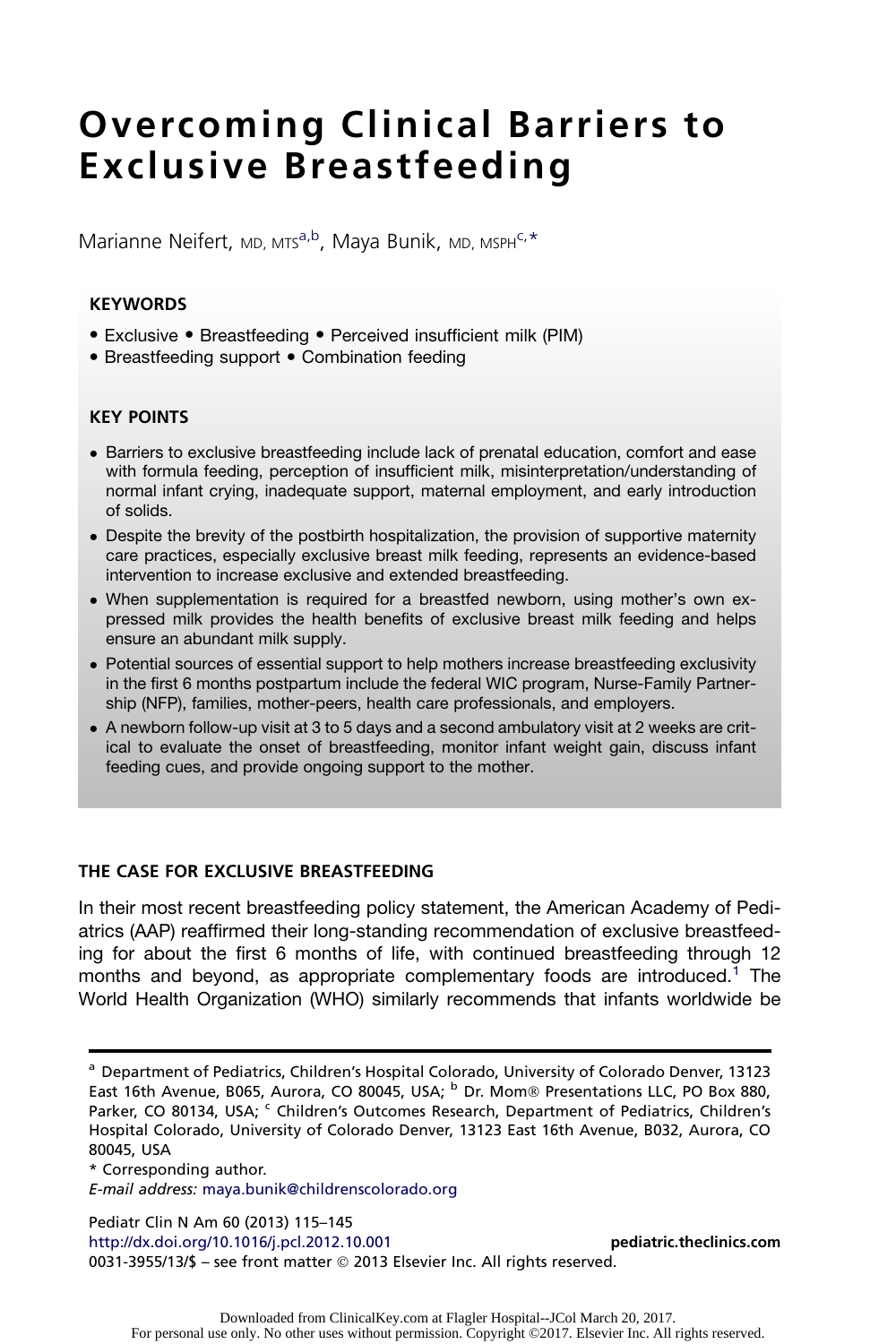exclusively breastfed for the first 6 months, with breastfeeding continuing for up to 2 years or beyond, as safe and nutritionally adequate complementary foods are added.<sup>[2](#page-23-0)</sup>

Exclusive breastfeeding is defined as an infant receiving only breast milk and no other liquids or solids except for drops or syrups consisting of vitamins, minerals, or medicines.[3](#page-23-0) Although being ever breastfed, compared with never breastfed, is linked with numerous improved infant and maternal health outcomes, mounting research evidence confirms that the health benefits of breastfeeding are dose-related, with exclu-sive breastfeeding conferring the maximum health benefits for infants and mothers.<sup>[1,4](#page-23-0)</sup> The promotion of breastfeeding is a recognized public health strategy for preventing childhood obesity, $5,6$  based on the documented dose-related, protective effect of breastfeeding in reducing childhood overweight.<sup>[7](#page-23-0)</sup>

Whereas some infant feeding experts have argued that solid foods can be intro-duced safely after 4 months of exclusive breastfeeding,<sup>[8](#page-23-0)</sup> the AAP recommends exclusive breastfeeding for about 6 months rather than 4 months because the longer recommendation extends the period of lactational amenorrhea and provides greater infant protection against lower respiratory tract illnesses, otitis media, and diarrheal disease.<sup>[1,9](#page-23-0)</sup> Not only does exclusive breastfeeding for about 6 months provide ideal infant nutrition and the maximum short- and long-term health benefits for infants and mothers, it has long been observed that shortened exclusive breastfeeding owing to supplementation with infant formula is linked with a shortened duration of breast $f_{\text{e}}$  feeding.<sup>[10–14](#page-24-0)</sup> As soon as regular formula feedings are started, breastfeeding frequency and suckling duration decrease sharply.<sup>[13](#page-24-0)</sup> Thus, the younger infants are when regular formula feeds are introduced, the younger they are at cessation of breastfeeding.

## EXCLUSIVE BREASTFEEDING RATES IN THE UNITED STATES

Fortunately, decades of ongoing breastfeeding promotion efforts have been successful in steadily raising national breastfeeding rates. Among 2009 US births, breastfeeding initiation has risen to  $76.9\%,^{15}$  $76.9\%,^{15}$  $76.9\%,^{15}$  achieving the Healthy People 2010 (HP2010) national objective of 75% and representing the highest initiation rate in nearly 7 decades.<sup>[16](#page-24-0)</sup> In 2007, following the HP2010 midcourse review, target goals for exclusive breastfeeding at 3 and 6 months were added to the HP2010 objectives for breastfeeding initiation and duration.<sup>17</sup> The new HP2020 objectives reflect even higher targets for all breastfeeding outcome measures (Table 1).

Although more than three-quarters of US mothers begin breastfeeding, the current low rates of breastfeeding continuation and exclusivity indicate that most US infants and mothers are not receiving the maximum health benefits associated with full and

| Table 1<br>U.S. National breastfeeding rates compared to HP breastfeeding objectives |                             |                                    |                                     |                                                                     |                                                          |
|--------------------------------------------------------------------------------------|-----------------------------|------------------------------------|-------------------------------------|---------------------------------------------------------------------|----------------------------------------------------------|
|                                                                                      | Ever<br><b>Breastfed, %</b> | <b>Breastfeeding</b><br>at 6 mo, % | <b>Breastfeeding</b><br>at 12 mo, % | <b>Exclusively</b><br><b>Breastfeeding</b><br>at $3 \text{ mo}$ , % | <b>Exclusively</b><br><b>Breastfeeding</b><br>at 6 mo, % |
| $2009a$ US                                                                           | 76.9                        | 47.2                               | 25.5                                | 36.0                                                                | 16.3                                                     |
| HP2010<br>objectives                                                                 | 75.0                        | 50.0                               | 25.0                                | 40.0                                                                | 17.0                                                     |
| HP2020<br>objectives                                                                 | 81.9                        | 60.6                               | 34.1                                | 46.2                                                                | 25.5                                                     |

Abbreviation: HP, Healthy People.<br>a Centers for Disease Control and Prevention National Immunization Survey, Provisional Data, 2009 births.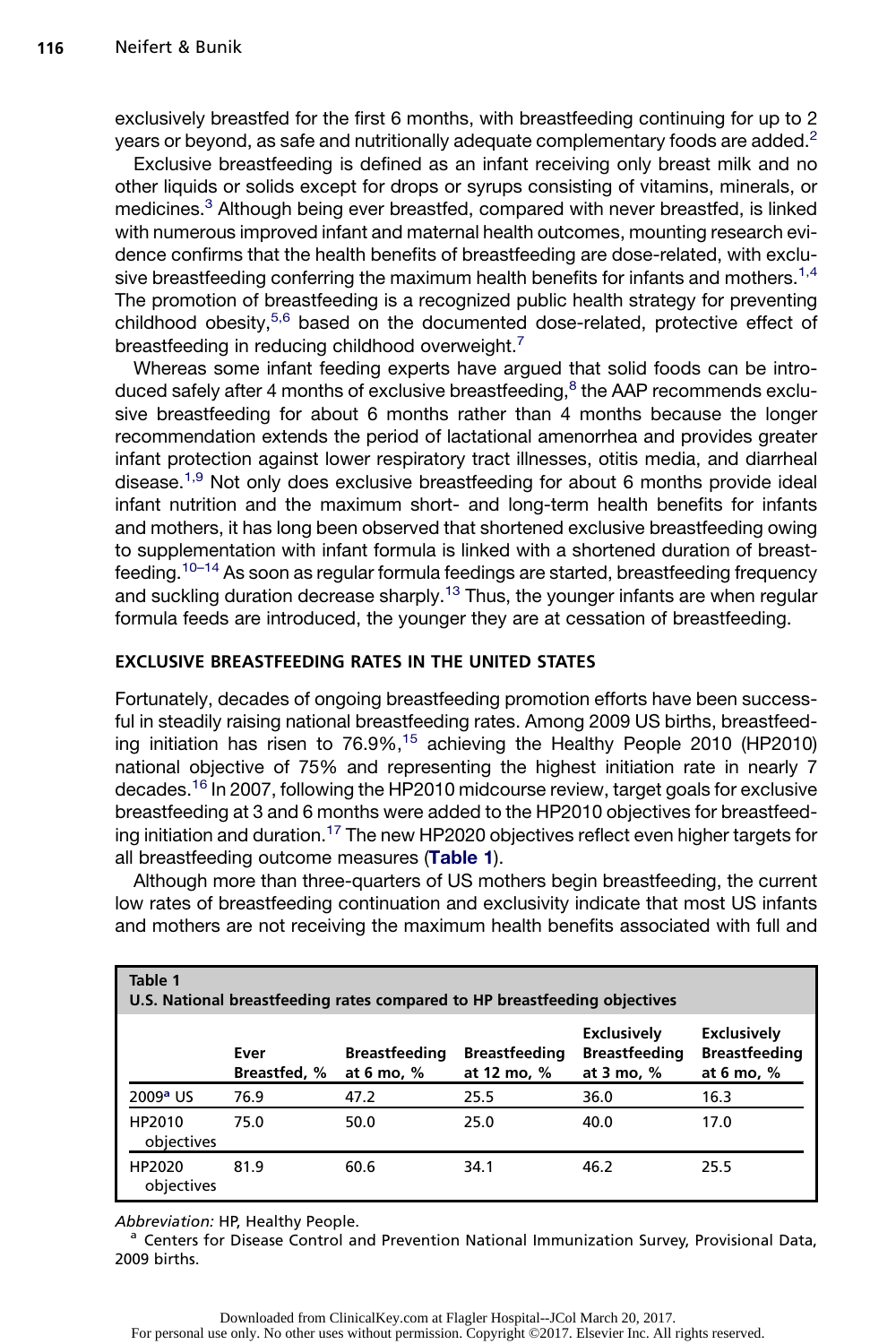extended breastfeeding. In addition, the substantial racial and economic differences in breastfeeding contribute to infant and maternal health disparities. Similar to the sociodemographic disparities in breastfeeding initiation and duration, for children born in 2007, rates of exclusive breastfeeding through 3 and 6 months were lowest among black infants and infants of mothers who were young, unmarried, had lower incomes, were less educated, or who were living in rural areas.<sup>17</sup> Raising exclusive breastfeeding rates remains a critical public health strategy to improve infant and maternal health, especially among populations at risk.

#### BARRIERS TO EXCLUSIVE BREASTFEEDING

More than 85% of expectant mothers recruited for the national 2005–2007 Infant Feeding Practices Study II<sup>[18](#page-24-0)</sup> (IFPS II) intended to exclusively breastfeed for 3 months or longer[19;](#page-24-0) yet, only 32% of mothers achieved their intended exclusive breastfeeding goal.<sup>[19](#page-24-0)</sup> Although the study mothers, who were drawn from a nationally distributed, self-selected consumer opinion panel, were not nationally representative, they char-acterized the population of US women most likely to succeed with breastfeeding,<sup>[18](#page-24-0)</sup> thus underscoring the need for effective strategies to enable more women to reach their exclusive breastfeeding goals.

The *2011 Surgeon General's Call to Action to Support Breastfeeding* identifies diverse personal and societal barriers to breastfeeding, including lack of knowledge, embarrassment, widespread exposure to infant formula, inappropriate maternity care practices, lactation difficulties and concerns about insufficient milk, employment and child care, insufficient family and social support, and inadequate physician knowledge and support.[20](#page-24-0) The *Call to Action* appropriately shifts the emphasis in breastfeeding promotion from an individual woman's personal choice to the essential need to make society-wide institutional changes that reduce women's barriers to successful breast-feeding.<sup>[20](#page-24-0)</sup> The numerous and varied factors that create barriers to exclusive breastfeeding ([Box 1](#page-3-0)) call for multifaceted, society-wide approaches, involving families, communities, clinicians, hospitals and health care systems, employers, and others, to ensure that expectant and new mothers receive the necessary information, clinical services, and ongoing support to achieve exclusive and sustained breastfeeding.

#### PRENATAL PREPARATION FOR EXCLUSIVE BREASTFEEDING

Prenatal breastfeeding education is critically important to inform pregnant women about the infant and maternal health benefits of breastfeeding, strengthen their intention to breastfeed, elicit and address perceived barriers, and identify key sources of support. Although most expectant mothers are aware that breastfeeding trumps infant formula in nutritional quality and immune benefits, few know that the health benefits are dose-related or that the small quantities of colostrum available in the first day or two after birth are sufficient to meet the needs of term, healthy newborns. A 2005 Cochrane review of intervention trials to promote the initiation of breastfeeding found that health education, especially needs-based, informal, repeat sessions, and peer support interventions, significantly increase breastfeeding initiation rates among US economically disadvantaged mothers.<sup>[21](#page-24-0)</sup>

Relevant topics to be addressed in prenatal breastfeeding education include the nutritional superiority of human milk; why exclusive breastfeeding is recommended; how to get an optimal start breastfeeding in the hospital; reasons to avoid formula supplementation; the importance of an early follow-up visit; practical aspects of breastfeeding, including strategies for combining breastfeeding and employment; sources of support and clinical lactation services; and the timing of the introduction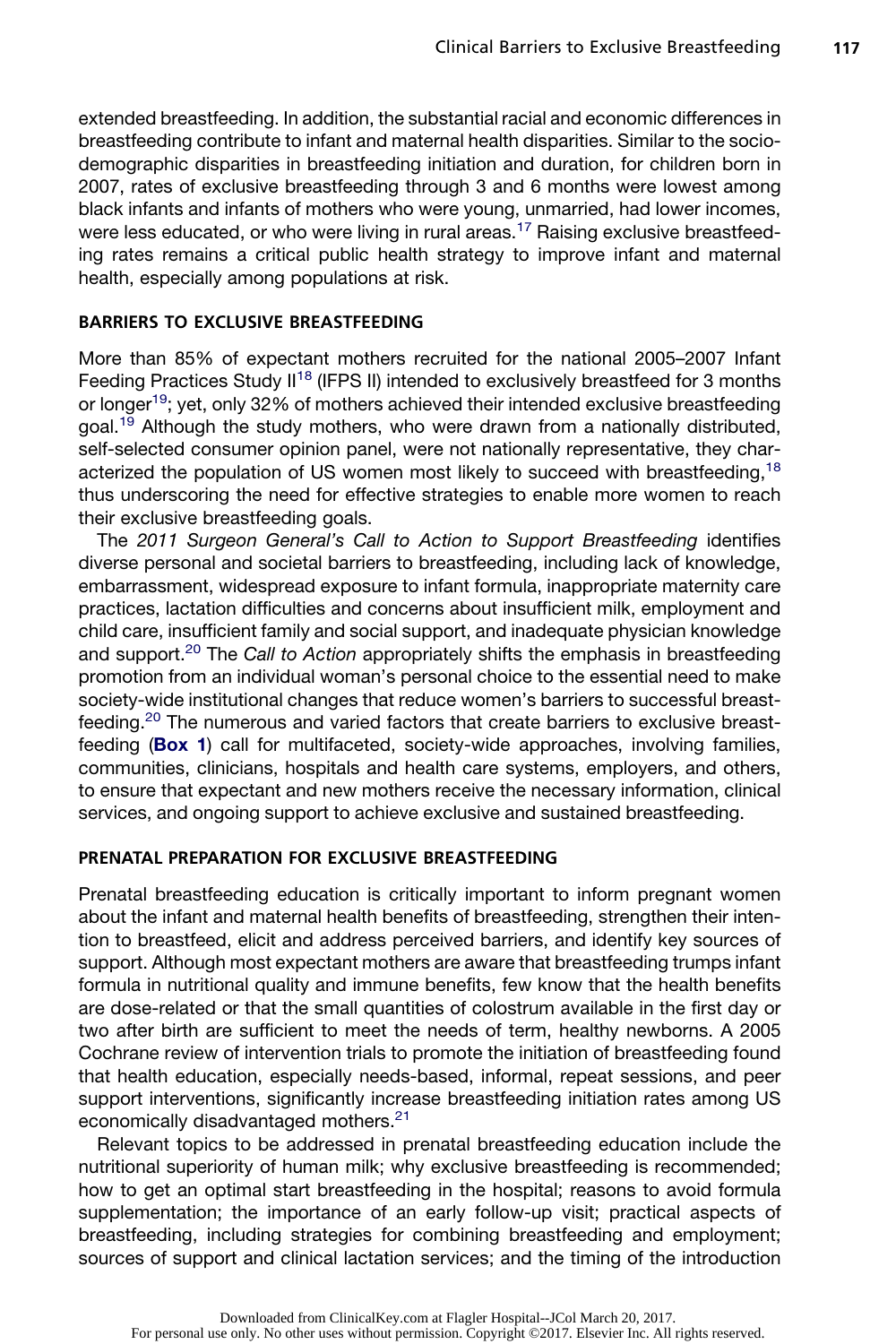<span id="page-3-0"></span>

| Box 1<br>Personal and societal barriers to exclusive breastfeeding    |  |  |  |  |
|-----------------------------------------------------------------------|--|--|--|--|
| Lack of information                                                   |  |  |  |  |
| Low attendance at prenatal breastfeeding classes                      |  |  |  |  |
| Ambivalence                                                           |  |  |  |  |
| Embarrassment                                                         |  |  |  |  |
| <b>Breastfeeding myths</b>                                            |  |  |  |  |
| Inappropriate maternity care practices                                |  |  |  |  |
| Lack of timely follow-up after hospital discharge                     |  |  |  |  |
| Maternal employment and child care practices                          |  |  |  |  |
| Early introduction of complementary foods                             |  |  |  |  |
| Misinterpretation of normal infant behaviors                          |  |  |  |  |
| Inadequate family and social support                                  |  |  |  |  |
| Lack of breastfeeding role models                                     |  |  |  |  |
| Real and perceived insufficient milk                                  |  |  |  |  |
| Comfort level with formula feeding                                    |  |  |  |  |
| WIC formula availability                                              |  |  |  |  |
| Inappropriate formula marketing practices                             |  |  |  |  |
| Inadequate availability of banked donor human milk                    |  |  |  |  |
| Lack of access to and availability of clinical breastfeeding services |  |  |  |  |
| Delayed intervention for breastfeeding difficulties                   |  |  |  |  |
| Inadequate clinician knowledge and support                            |  |  |  |  |

of complementary foods. Because relatively few expectant mothers currently attend a prenatal breastfeeding class, breastfeeding information needs to be integrated into childbirth education curricula and reinforced by prenatal providers. The recent addition of 8 categories of women's preventive services, mandated without cost sharing under The Patient Protection and Affordable Care Act, includes comprehensive lactation support and counseling from trained providers, as well as breastfeeding equipment.<sup>[22](#page-24-0)</sup> These new lactation benefits may help reduce breastfeeding disparities by improving socially and economically disadvantaged women's access to prenatal breastfeeding classes, breast pumps, and counseling.

Unfortunately, many of the infant-feeding messages that pregnant women receive come from formula company promotional materials that target expectant and new mothers though prenatal offices, the Internet, and parenting magazines.<sup>[23,24](#page-24-0)</sup> Pregnant women often receive unsolicited "gifts" from formula manufacturers through the mail or at their physician's office, which implies a medical endorsement. These new mother, infant-feeding kits include powdered formula samples and formula coupons, which encourage the early supplementation of breastfeeding. Handouts and market materials that begin with "for breastfeeding and supplementing moms"<sup>[25](#page-24-0)</sup> or "whether you decide to breastfeed, supplement, or formula feed"<sup>[26](#page-24-0)</sup> serve to undermine exclusive breastfeeding and normalize the use of formula in infant feeding. Prenatal and pediatric providers should decline to partner with infant formula manufacturers under the guise of providing "gifts" for their patients.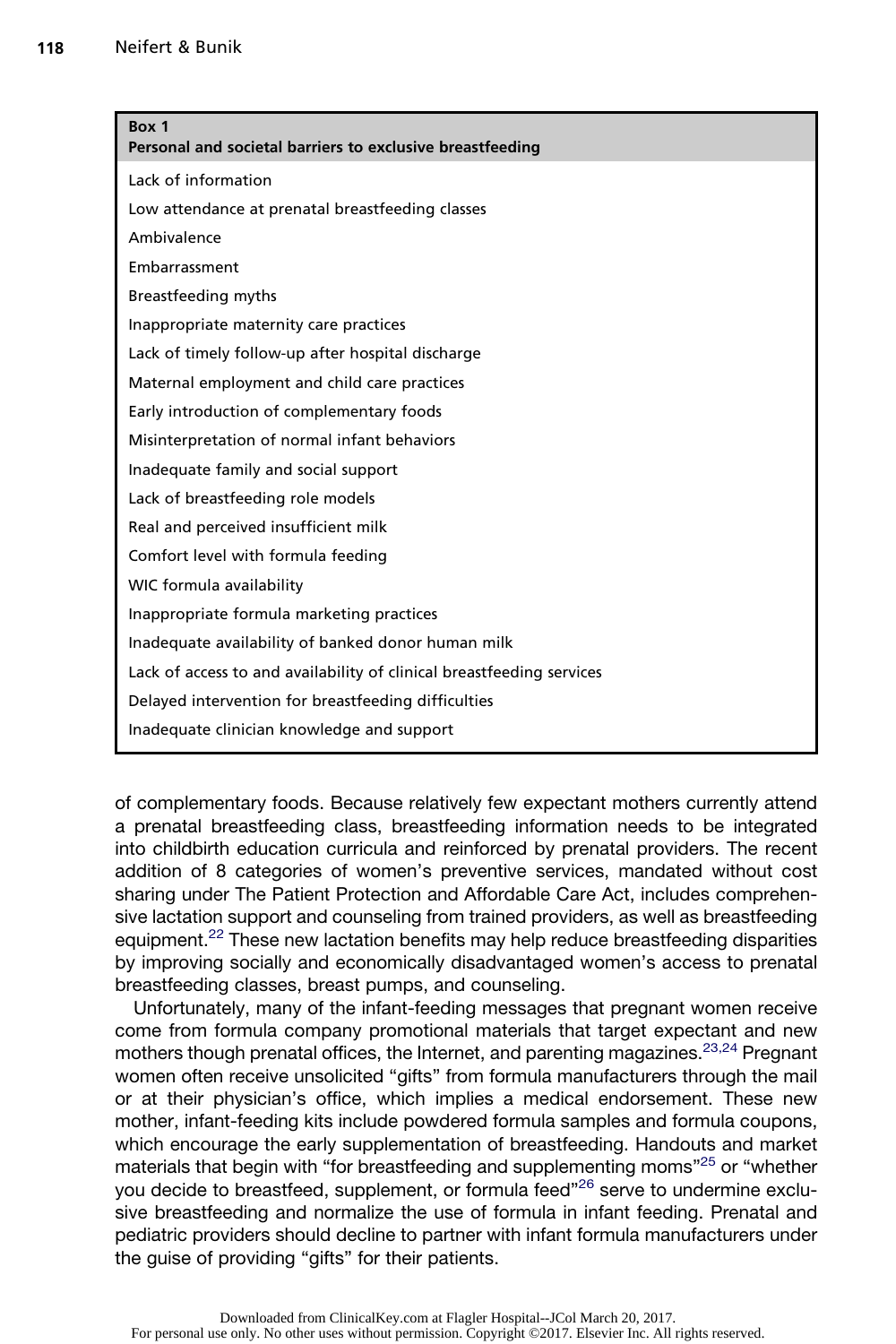# Preparing Expectant Mothers for an Optimal Hospital Breastfeeding Experience

Pediatricians, obstetric care providers, staff from the Special Supplemental Nutrition Program for Women, Infants, and Children (WIC), public health nurses, childbirth educators, doulas, and others who interact with expectant mothers should help prepare families for an optimal hospital breastfeeding experience. Even when hospitals offer supportive maternity practices, staff often find it difficult to implement optimal breastfeeding policies, such as mother-infant skin-to-skin contact immediately after birth or round-the-clock rooming-in, when ideal practices conflict with parental expectations of allowing eager family members to hold the newborn immediately after birth or having the baby cared for in the nursery at night. Lack of preparation for what the early postpartum period will be like, including unrealistic expectations about newborn crying, waking, and feeding behaviors and mothers' own need for rest, has been identified as a key trigger for low-income breastfeeding mothers'  $in$ -hospital use of supplemental formula.<sup>27</sup> The Joint Commission national public education Speak Up campaign<sup>[28](#page-24-0)</sup> includes free breastfeeding educational materials in English and Spanish, endorsed by the AAP and other organizations, to prepare expectant and new mothers for the successful initiation of breastfeeding, including exclusive breastfeeding in the hospital.<sup>[29](#page-24-0)</sup>

## PROMOTING EXCLUSIVE BREASTFEEDING IN THE HOSPITAL

Despite the brevity of the postbirth hospitalization, the maternity care experience is recognized as a critical period in the establishment of breastfeeding. The provision of supportive maternity care practices, especially exclusive breast milk feeding, represents an important evidence-based intervention to increase exclusive and extended breastfeeding.

## The Baby-Friendly Hospital Initiative

In 1991, the United Nations International Children's Emergency Fund (UNICEF) and WHO jointly launched the global Baby-Friendly Hospital Initiative (BFHI), to promote, protect, and support breastfeeding by recognizing hospitals and birthing centers that implement the evidence-based, ideal practice standards, known as the Ten Steps to Successful Breastfeeding ([Box 2](#page-5-0)).<sup>[30](#page-25-0)</sup> Baby-Friendly designated hospitals, compared with non–Baby-Friendly facilities, consistently have been linked with increases in breastfeeding initiation, duration, and exclusivity. $31-33$  Despite the evidence that supportive breastfeeding maternity practices affect breastfeeding outcomes well beyond the hospital stay, only a small percentage of US maternity hospitals and birthing centers have pursued the Baby-Friendly designation. $34$  Results of the Centers for Disease Control and Prevention's (CDC's) biennial National Survey of Maternity Practices in Infant Nutrition and Care (mPINC) survey show that few US hospitals have implemented policies that fully support and encourage mothers to breastfeed.<sup>[35](#page-25-0)</sup>

Although implementing all Ten Steps represents the gold standard for breastfeeding support in maternity facilities, making incremental changes in Baby-Friendly practices has been linked with significant improvements in breastfeeding outcomes.<sup>[11,12,36](#page-24-0)</sup> In a large, nationally representative survey of new mothers, primiparas who delivered in hospitals that practiced 6 or 7 of the Ten Steps were 6 times more likely to be exclusively breastfeeding at 1 week, as intended, compared with those in hospitals that practiced none or 1.[36](#page-25-0) A large, population-based study in Colorado found that 5 of the Ten Steps were linked with a longer duration of breastfeeding: breastfeeding within the first hour, breast milk only, infant rooming-in, no pacifier use, and receipt of a tele-phone number for postdischarge help.<sup>[12](#page-24-0)</sup> The combined effect of the 5 practices had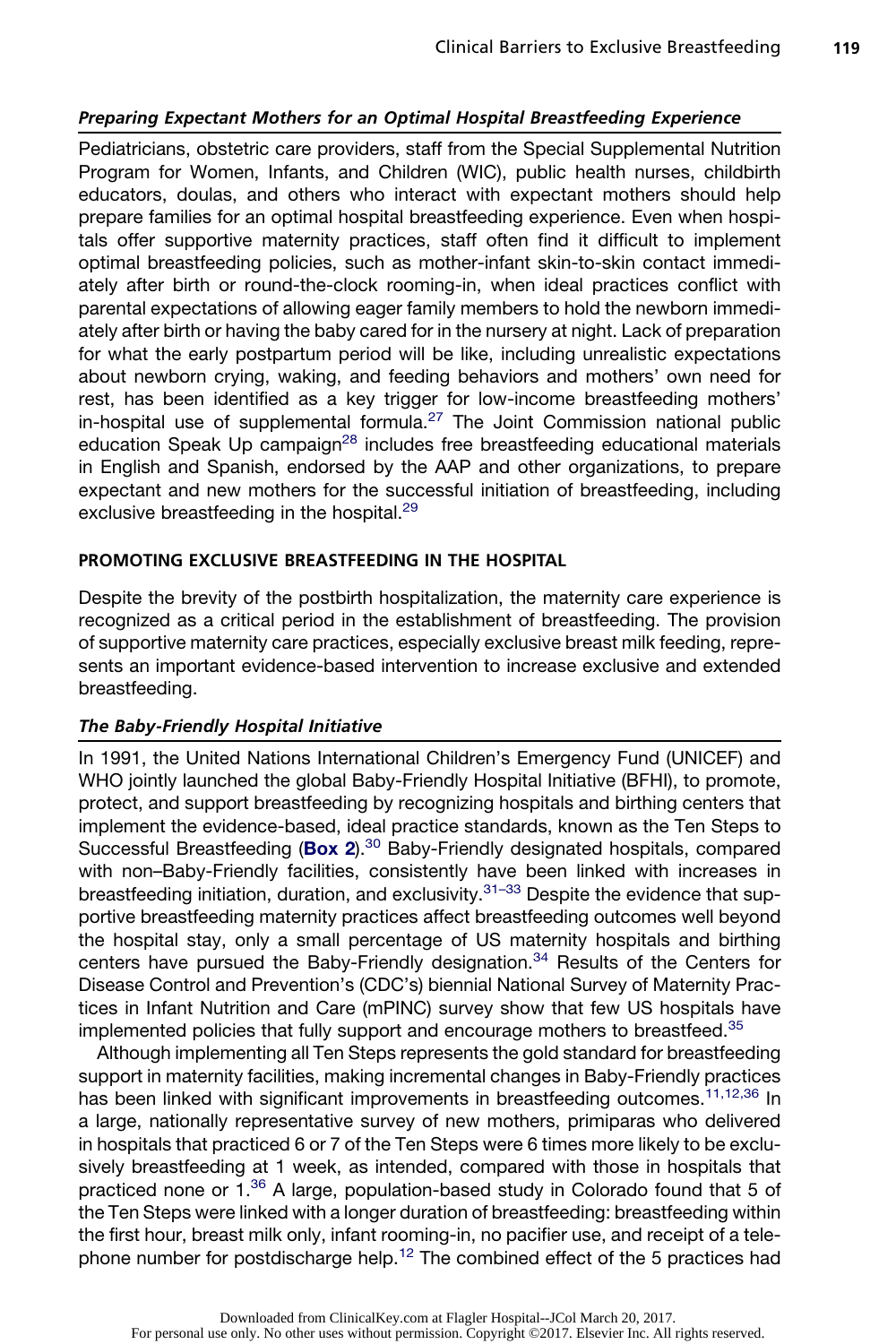#### <span id="page-5-0"></span>Box 2

WHO/UNICEF Ten Steps to Successful Breastfeeding

- 1. Have a written breastfeeding policy that is routinely communicated to all health care staff.
- 2. Train all health care staff in skills necessary to implement this policy.
- 3. Inform all pregnant women about the benefits and management of breastfeeding.
- 4. Help mothers initiate breastfeeding within one hour of birth.
- 5. Show mothers how to breastfeed and how to maintain lactation even if they are separated from their infants.
- 6. Give newborn infants no food or drink other than breast milk, unless medically indicated.
- 7. Practice rooming-in (allow mothers and infants to remain together) 24 hours a day.
- 8. Encourage breastfeeding on demand.
- 9. Give no artificial nipples or pacifiers to breastfeeding infants.
- 10. Foster the establishment of breastfeeding support groups and refer mothers to them on discharge from the hospital or clinic.

From World Health Organization. Evidence for the ten steps to successful breastfeeding. Available at: [http://whqlibdoc.who.int/publications/2004/9241591544\\_eng.pdf.](http://whqlibdoc.who.int/publications/2004/9241591544_eng.pdf) Accessed August 31, 2012.

the strongest impact, with breastfeeding duration being significantly longer among mothers, independent of socioeconomic status, who reported all 5 successful maternity practices compared with those who did not.

#### Reducing In-Hospital Formula Supplementation of Breastfed Infants

Numerous studies have found a significant link between exclusive breastfeeding during the postbirth hospitalization and subsequent breastfeeding duration and exclu $sivity$ ,  $11,12,19,37$  including the likelihood of achieving mothers' exclusive breastfeeding intention.[19,36](#page-24-0) Giving formula supplements to breastfed newborns in the hospital has been linked with a decreased likelihood of full breastfeeding at 6 months of age.<sup>[10,19,37](#page-24-0)</sup> Yet, results of the 2009 national mPINC survey show that 24.6% of US hospitals routinely supplement healthy breastfed newborns with formula.<sup>[35](#page-25-0)</sup>

Optimal maternity practices require that formula supplementation of breastfed infants be used only for a valid medical indication (or on specific maternal request after appropriate education).<sup>[1,30,35,38,39](#page-23-0)</sup> Nevertheless, much of the in-hospital use of formula supplements for breastfed newborns is by maternal request, particularly among low-income mothers who have not attended a prenatal breastfeeding class.<sup>[27](#page-24-0)</sup> A recent survey of low-income, African American mothers found that 60% initiated breastfeeding, and 78% of the breastfed newborns received formula supplementation in the hospital, predominantly because of maternal request.<sup>[40](#page-25-0)</sup> Although nurses recognize that formula use should be rare, knowledge deficits and lack of teaching time, maternal complaints of fatigue, insufficient colostrum or sore nipples, and infant challenges, such as fussiness, sleepiness, or latch difficulties, contribute to frequent formula use on the part of nursing staff. $27,41-43$  Because mothers tend to continue at home the infant care practices begun in the hospital, those using in-hospital formula supplements require close follow-up and monitoring to transition to full breastfeeding as quickly as possible.

To improve maternity care practices, optimize breastfeeding initiation, and highlight the health benefits of exclusive breastfeeding, the Joint Commission recently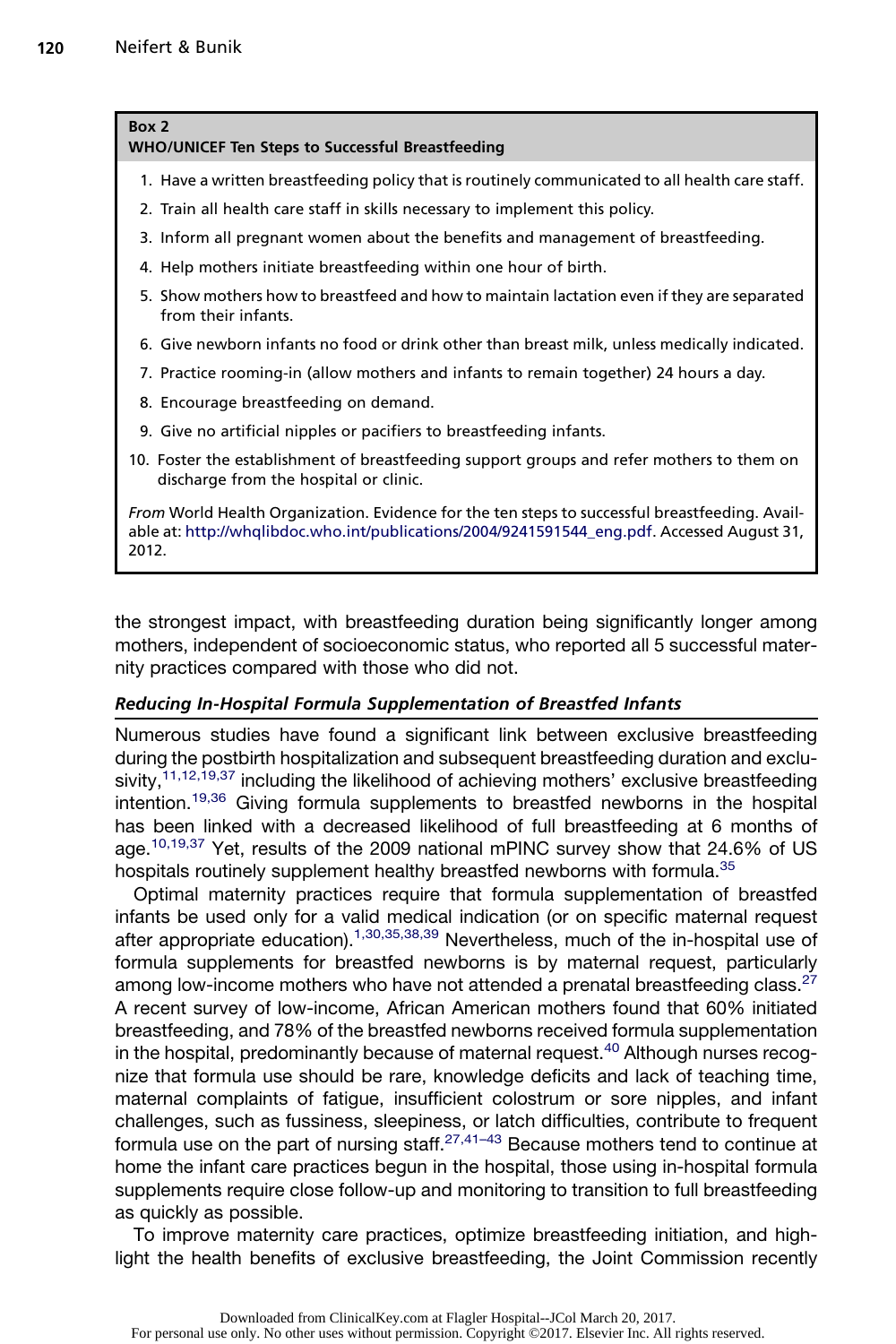added measurement of exclusive breast milk feeding among term newborns during the birth hospitalization as a Core Quality Measure of a hospital's performance.<sup>[38,44,45](#page-25-0)</sup> This step has helped to change the long-standing paradigm among clinicians that supplementing a breastfed baby necessarily means using infant formula. More clinicians now appreciate the feasibility and desirability of using mother's own breast milk, whether expressed by hand or with a pump, to supplement an infant who is unable to obtain sufficient milk by direct breastfeeding. Alternatively, screened, processed donor milk may be prescribed, if available.<sup>[1,38,44](#page-23-0)</sup> Expressing mother's own milk when an infant is unable to obtain sufficient quantities by nursing ensures that the mother establishes an abundant milk supply and the infant accrues all the health benefits of exclusive breast milk feeding. In addition, the preferential use of mother's own milk conveys a powerful message that human milk represents ideal infant nutrition and is highly valued.

Immediate skin-to-skin contact has been shown to facilitate the early initiation of exclusive breastfeeding and extend breastfeeding duration.<sup>[46,47](#page-25-0)</sup> A recent, large, prospective study of the duration of skin-to-skin mother-infant contact during the first 3 hours following birth demonstrated a dose-response relationship between early skin-to-skin contact and exclusive breastfeeding during the maternity hospital stay.<sup>[46](#page-25-0)</sup> Instituting extended, uninterrupted skin-to-skin contact during the early postpartum period should be a key strategy in promoting exclusive breastfeeding behaviors.

Continuous, round-the-clock rooming-in of mother and infant potentially creates a private, intimate atmosphere that supports the new mother in learning to recognize and respond to her infant's feeding cues, continue skin-to-skin contact, become comfortable latching her baby and breastfeeding, and gain confidence in her ability to care for her infant. However, these would-be benefits of rooming-in can be undermined when frequent, erratic, and lengthy interruptions by visitors and diverse hospital personnel take precedence over breastfeeding and essential self-care. A study of healthy mother-infant dyads recorded a mean of 54 interruptions (people entering the mother's room or phone calls), averaging 17 minutes each, between 8 AM and 8 PM on postpartum day 1.[48](#page-25-0)

A steady stream of visitors may interfere with skin-to-skin contact and cue-based breastfeeding, promote the use of a pacifier to appease a hungry baby while guests are present, prevent the lactation consultant from offering one-on-one instruction, or so deplete a new mother that she asks to have her baby cared for in the nursery at night, increasing the risk of formula supplementation. Many hospitals have implemented a designated afternoon "quiet time" or "nap time" to give new mothers more time alone with their newborns and the opportunity to rest and renew.<sup>[48](#page-25-0)</sup> Counseling expectant parents to limit the number of postpartum visitors and their length of stay may be a simple strategy to help promote early exclusive breastfeeding.

Being given a phone number to call for help with breastfeeding after discharge is another Baby-Friendly practice that helps promote exclusive breastfeeding. Thirtyfour percent of breastfeeding mothers in a prospective study reported having 1 or more problems with breastfeeding in the first 4 weeks.<sup>[49](#page-26-0)</sup> Women who experienced early breastfeeding difficulties were significantly more likely to discontinue full breastfeeding before 6 months and to have a shorter duration of any breastfeeding. In a retrospective, cohort study of infant-feeding practices at 6 months of age, infants of mothers who were given a telephone number for breastfeeding help, compared to infants whose mothers were not, had 6 times the odds of being almost exclusively breastfed at 6 months (some infants were infrequently fed water, juice, or solid food).<sup>[37](#page-25-0)</sup>

For decades, maternity hospitals routinely have distributed formula company discharge bags to new mothers, unwittingly implying their endorsement of the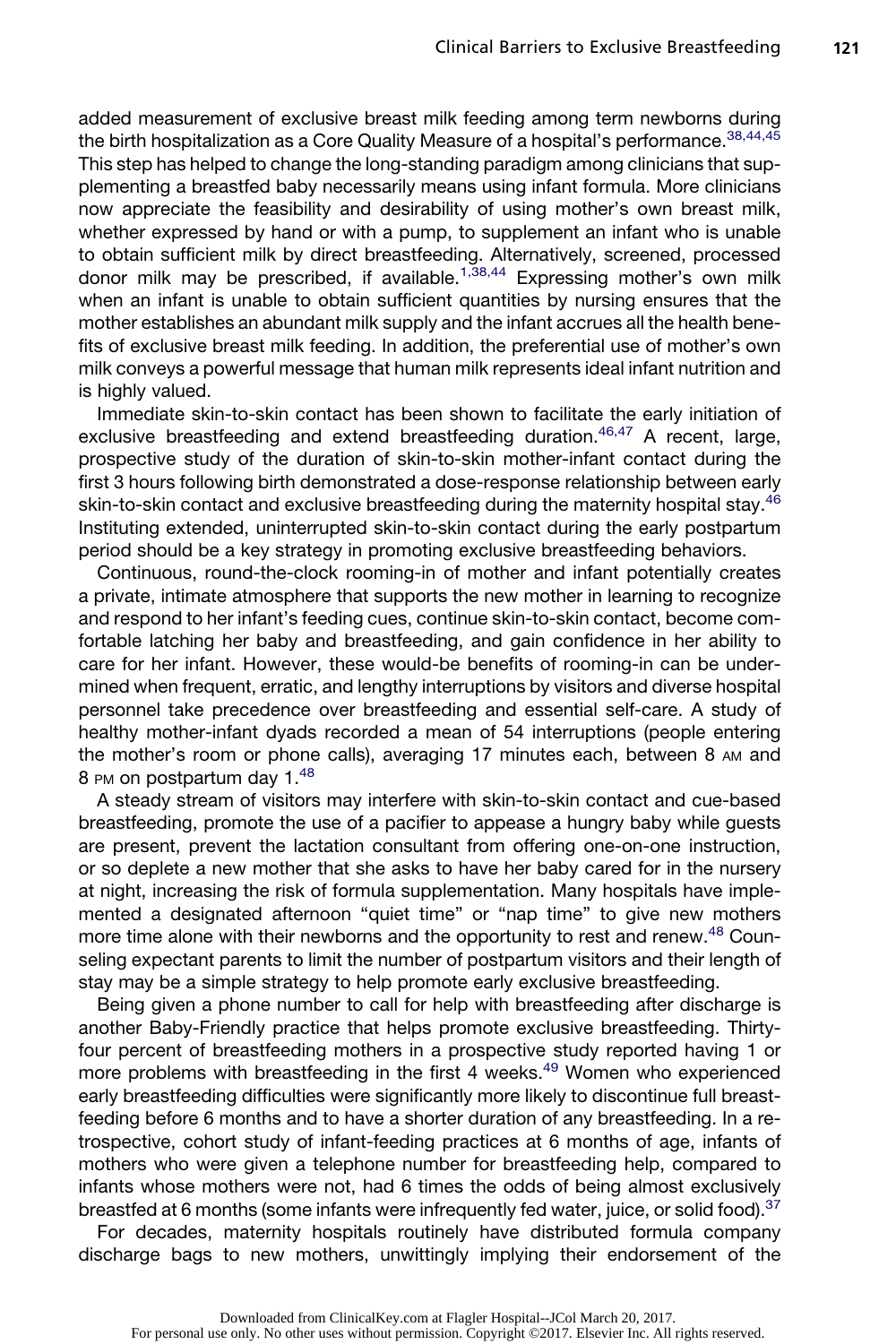products and indirectly serving as marketing agents for formula manufacturers. Multiple studies show that receiving a commercial discharge pack containing formula samples and promotional materials reduces the duration of exclusive breastfeed-ing.<sup>[50,51](#page-26-0)</sup> This long-standing and seemingly innocuous practice is in violation of the WHO International Code of Marketing of Breastmilk Substitutes and undermines a hospital's mission to promote optimal health.<sup>[52](#page-26-0)</sup> As hospitals reevaluate the ethics of their relationships with industry, more than a third nationwide, including all maternity hospitals in Rhode Island and Massachusetts, have discontinued the practice of distributing formula gift bags, and this trend is gaining momentum.<sup>[53,54](#page-26-0)</sup>

#### NEWBORNS AT-RISK FOR INEFFECTIVE BREASTFEEDING

Many infant biologic variables, including birth weight, gestational age, labor medications, oral anatomic variables, neurologic status, and medical conditions, can influence an infant's ability to latch on to the breast, suckle effectively, extract milk, and promote ongoing milk production.<sup>[55,56](#page-26-0)</sup> Late-preterm infants, born at  $34^{0/7}$  through  $36^{6/7}$  weeks' gestation, represent the largest subgroup of at-risk newborns managed in level 1 (basic) nurseries. In 2010, the proportion of all US births that were late preterm was 8.49%, representing nearly 340,000 infants.<sup>[57](#page-26-0)</sup> Late-preterm infants are physiologically and metabolically immature and are at increased risk, compared with term infants, for infant mortality, morbidity during the birth hospitalization, and hospital readmission, most commonly for jaundice, suspected sepsis, and feeding difficulties.<sup>[58](#page-26-0)</sup>

Breastfeeding may initially appear successful during the birth hospitalization, but not be sustained after discharge when the mother's milk comes in. Many factors contribute to the late-preterm infant's impaired ability to extract milk from the breast, including fewer awake-alert periods, immature oromotor skills, weak intraoral suction pressures, difficulty attaching to the breast effectively, and immature suck-swallowbreathe cycles.[59](#page-26-0) Although the use of an ultrathin silicone nipple shield may enable late-preterm infants to transfer milk more effectively, most will temporarily require supplemental feedings with expressed breast milk in addition to direct breastfeeding.

If the late-preterm infant does not nurse actively for at least 15 minutes 8 to 10 times in 24 hours, the mother should begin prevention pumping with a hospital-grade breast pump to ensure regular, effective breast stimulation and drainage.<sup>59</sup> As with other newborns at risk for inadequate breastfeeding ([Box 3](#page-8-0)), the primary goals during the critical first 2 weeks after birth are to ensure that the mother establishes an abundant milk supply and that the infant is adequately nourished, ideally with exclusive breast milk feedings.<sup>[56,59](#page-26-0)</sup> This triple-feeding regimen (breastfeeding 5-10 minutes per side, supplementing the infant with ad libitum expressedmilk, pumping residual milk until the breasts are well drained) is continued as the infant matures and progressively takes more milk with direct breastfeeding. The mother can discontinue pumping when the infant consistently gains appropriate weight with exclusive breastfeeding. Periodically weighing the identically clothed infant before and after feeding ("test weighing" procedure) can help document the infant's ability to transfer milk with direct breastfeeding ([Fig. 1](#page-8-0)).<sup>56,59,60</sup>

Alternative feeding methods, such as a plastic spoon or medicine cup, can be used in the hospital to offer small quantities of expressed colostrum/breast milk or donor milk (or formula, if required), and avoid the use of a bottle and nipple while the infant learns to latch and nurse effectively. $60$  Once the infant is discharged, however, the most expedient method of "triple feeding" typically involves using a bottle. With ongoing skin-to-skin contact, frequent opportunities to latch on to the breast, and an abundant maternal milk supply, chances are good that the infant will successfully transition to full breastfeeding.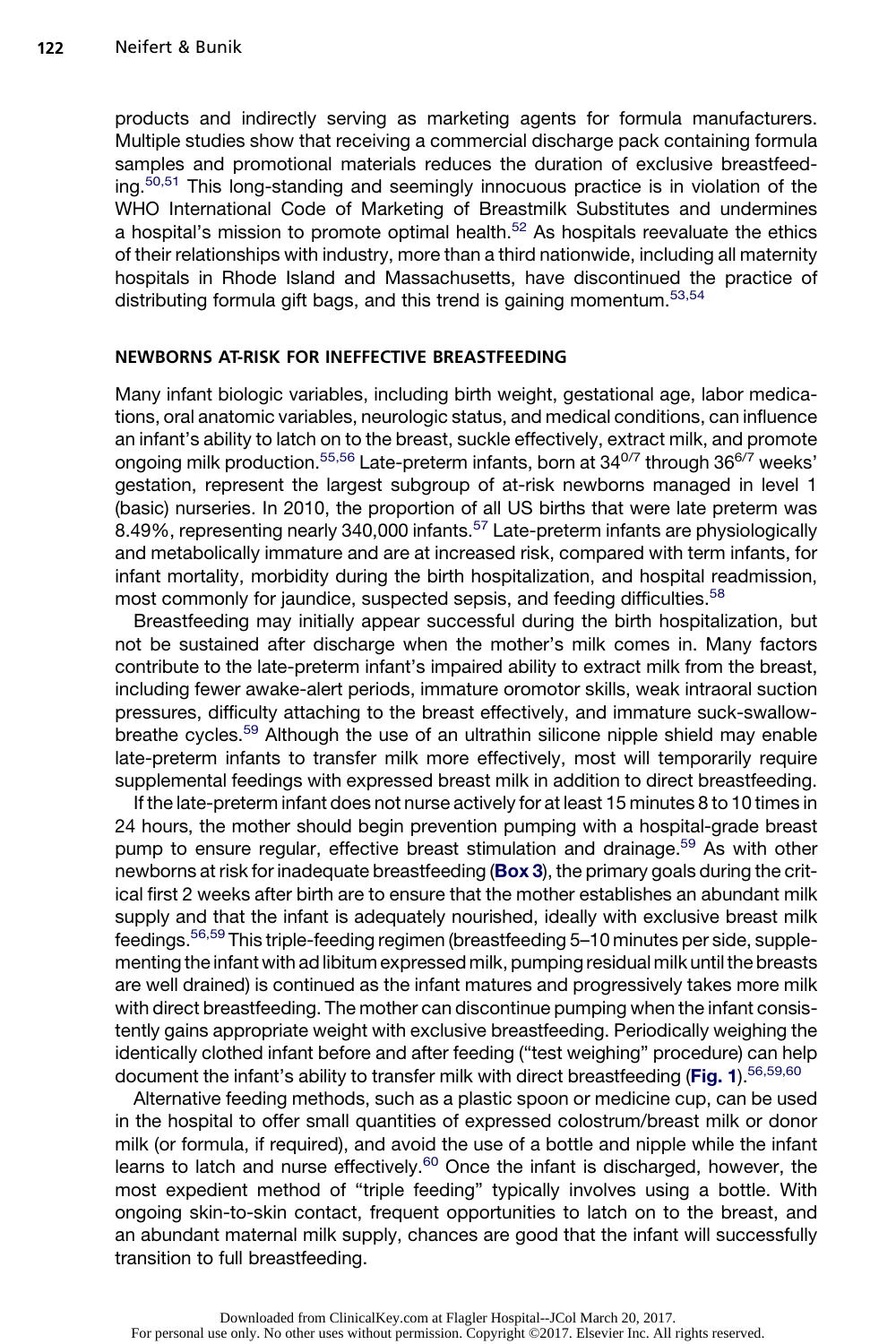<span id="page-8-0"></span>

| Box 3<br>Examples of potential newborn risk factors for ineffective breastfeeding                                                                                                                                     |  |  |  |
|-----------------------------------------------------------------------------------------------------------------------------------------------------------------------------------------------------------------------|--|--|--|
| 1. Preterm, late-preterm, or early term (370/7 to 38 <sup>6/7</sup> weeks of gestation)                                                                                                                               |  |  |  |
| 2. Birth weight less than 6 pounds                                                                                                                                                                                    |  |  |  |
| 3. Multiple birth                                                                                                                                                                                                     |  |  |  |
| 4. Oral anatomic variations (eg, ankyloglossia, micrognathia, cleft defects)                                                                                                                                          |  |  |  |
| 5. Jaundice                                                                                                                                                                                                           |  |  |  |
| 6. Systemic illness, such as oxygen requirement, cardiac defect, or infection                                                                                                                                         |  |  |  |
| 7. Neuromotor abnormality, such as Down syndrome or impaired sucking ability                                                                                                                                          |  |  |  |
| 8. Difficulty latching correctly or using a nipple shield                                                                                                                                                             |  |  |  |
| 9. Weight loss >7% or continued weight loss after "milk comes in"                                                                                                                                                     |  |  |  |
| 10. Maternal risk factors for delayed lactogenesis or lactation failure (such as diabetes mellitus,<br>obesity, perinatal stress, older maternal age, postpartum hemorrhage, breast variations, or<br>breast surgery) |  |  |  |

Clinicians need to identify other newborns at risk for ineffective breastfeeding (see Box 3), so that an appropriate feeding plan can be tailored prior to discharge and close follow-up ensured. Whenever a breastfed infant is unable to extract milk effectively, the mother's milk supply will down regulate within a few days unless regular milk removal is accomplished. When recognized early, potential problems in the initiation of lactation can be addressed in a way that supports exclusive and extended breastfeeding.

## ESTABLISHING AN ABUNDANT MILK SUPPLY

Because insufficient milk is a chief reason that breastfeeding women begin supplementing with formula or wean early,  $13,61,62$  helping women establish an abundant milk supply is a critical strategy in promoting exclusive and extended breastfeeding. In a study comparing milk output among mothers of preterm and term infants, mean milk output at days 6 and 7 was highly associated with week 2 milk output and moder-ately associated with week 6 output for both gestation groups.<sup>[63](#page-26-0)</sup> For both mothers of



Fig. 1. Infant on scale, accurate to 2 grams, for prefeeding and postfeeding test weights. (Courtesy of M. Bunik, MD, Aurora, CO.)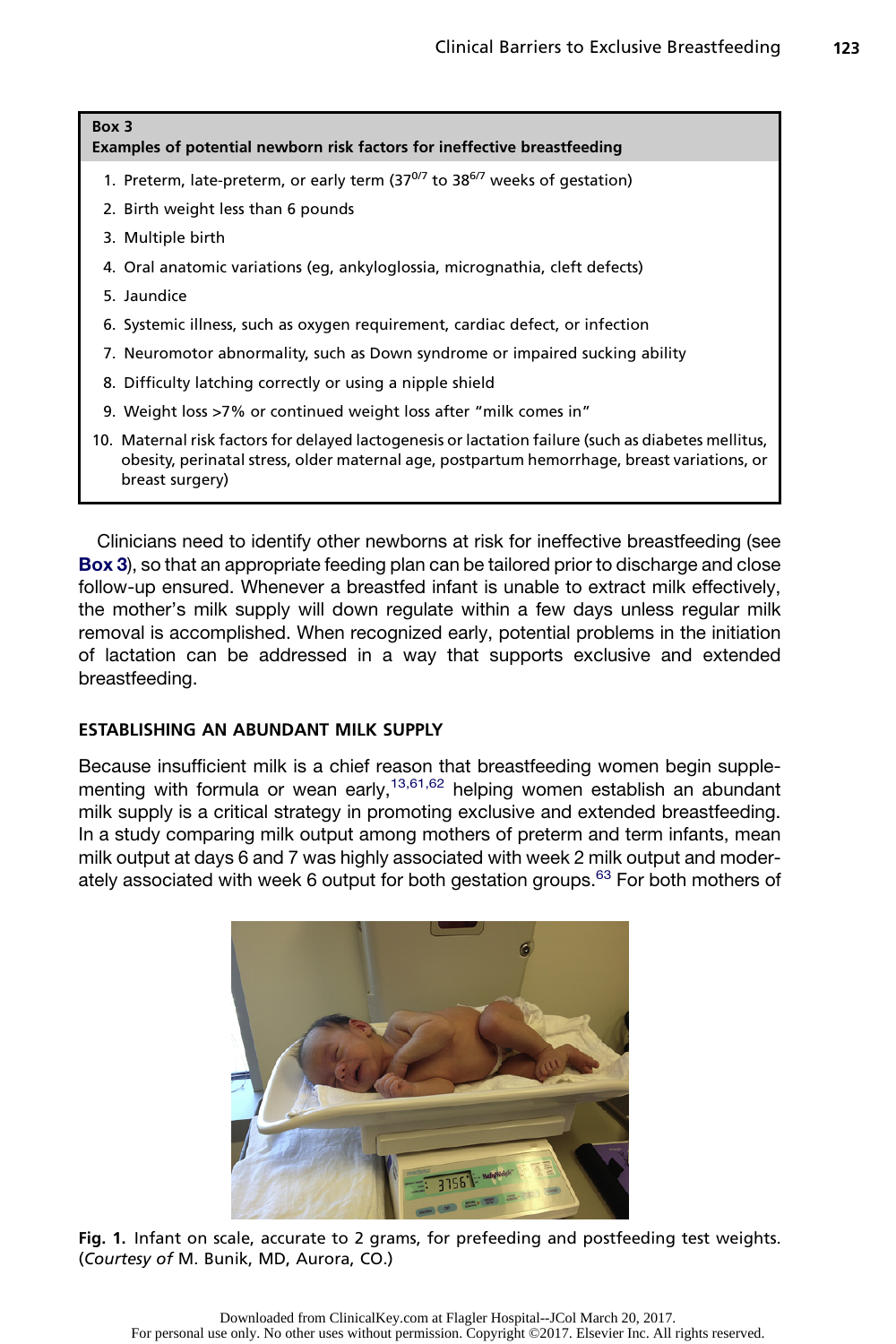term and preterm infants, mean milk volumes produced by day 6 and 7 predicted whether the mother would achieve adequate milk production at week 6 postpartum. These data emphasize the importance of the first 1 to 2 weeks postpartum in establishing a plentiful milk supply that will facilitate exclusive breastfeeding.

## Endocrine and Autocrine Control of Lactation

Prolactin, secreted by the anterior pituitary gland, is the key lactogenic hormone necessary for the establishment and maintenance of lactation. $64$  Prolactin secretion is promoted by infant suckling and regular milk removal. Blood levels are highest in early lactation, with basal levels declining and postfeeding spikes continuing as lactation progresses.[65](#page-26-0) Oxytocin is the essential hormone involved in the milk ejection reflex, which is critical to successful lactation. $66$  Infant suckling triggers oxytocin release from the posterior pituitary, causing contraction of myoepithelial cells surrounding the mammary alveoli and ducts. This squeezing action expels stored milk into the collecting ducts and propels it toward the nipple, where it is removed by the suckling infant. Noxious stimuli, including pain, stress, or embarrassment, can partially inhibit the milk ejection reflex, reducing the volume of milk transferred to the infant.<sup>[66](#page-26-0)</sup>

Hormones alone do not fully explain how milk synthesis is regulated in the breastfeeding woman or account for the variability in milk production in each breast. Lactating mothers regulate milk secretion independently in each breast, according to the proportion of stored milk that the infant removes at a feeding. $67,68$  This regulatory mechanism is believed to involve a chemical inhibitor of milk secretion that increases in concentration as milk accumulates in the breast and decreases as milk is removed. Frequent, effective breastfeeding stimulates milk secretion by limiting the accumulation of inhibitory protein, whereas infrequent, or ineffective, breastfeeding decreases milk production, as the concentration of the inhibitor rises in stored milk. This locally regulated negative feedback mechanism is known as autocrine control of lactation.<sup>[65](#page-26-0)</sup> After a mother's milk "comes in" (lactogenesis II), the frequency and efficacy of milk removal appears to be the most powerful determinant of the milk volume produced in each breast.<sup>[67](#page-26-0)</sup>

## Lactogenesis II

The onset of copious milk production (lactogenesis II or secretory activation), typically occurring between day 2 and 3 postpartum, is a critical stage of lactation, during which the concentration of milk components changes rapidly as milk volume dramatically increases. $64,65$  Mothers perceive their "milk coming in" as breast enlargement, fullness, firmness, and the leakage of colostrum/breast milk. Milk volumes consumed by term infants rapidly increase from 36 to 96 hours postpartum, after which infant milk intake tends to plateau at an average volume of 750 to 800 mL per 24 hours by 1 month postpartum.[65,69](#page-26-0) Clinicians need to screen and intervene for early breastfeeding problems that limit milk removal, such as infants who breastfeed ineffectively, severe maternal nipple pain that impairs milk let-down, or long intervals without breastfeeding or expressing milk, to prevent a significant decrease in mother's milk supply once lactogenesis II has occurred.

Risk factors associated with delayed lactogenesis II include primiparity, urgent cesarean delivery, prolonged stage 2 labor, maternal diabetes, maternal obesity, older maternal age, and an infant who is not breastfeeding well.<sup>70-73</sup> Among mothers who intend to breastfeed for at least 6 months, delayed onset of lactation beyond 72 hours postpartum is linked with a shorter duration of breastfeeding, compared with women who report an earlier onset of lactation.<sup>[74](#page-27-0)</sup> With frequent breast stimulation and milk removal, mothers with delayed lactogenesis may be able to produce an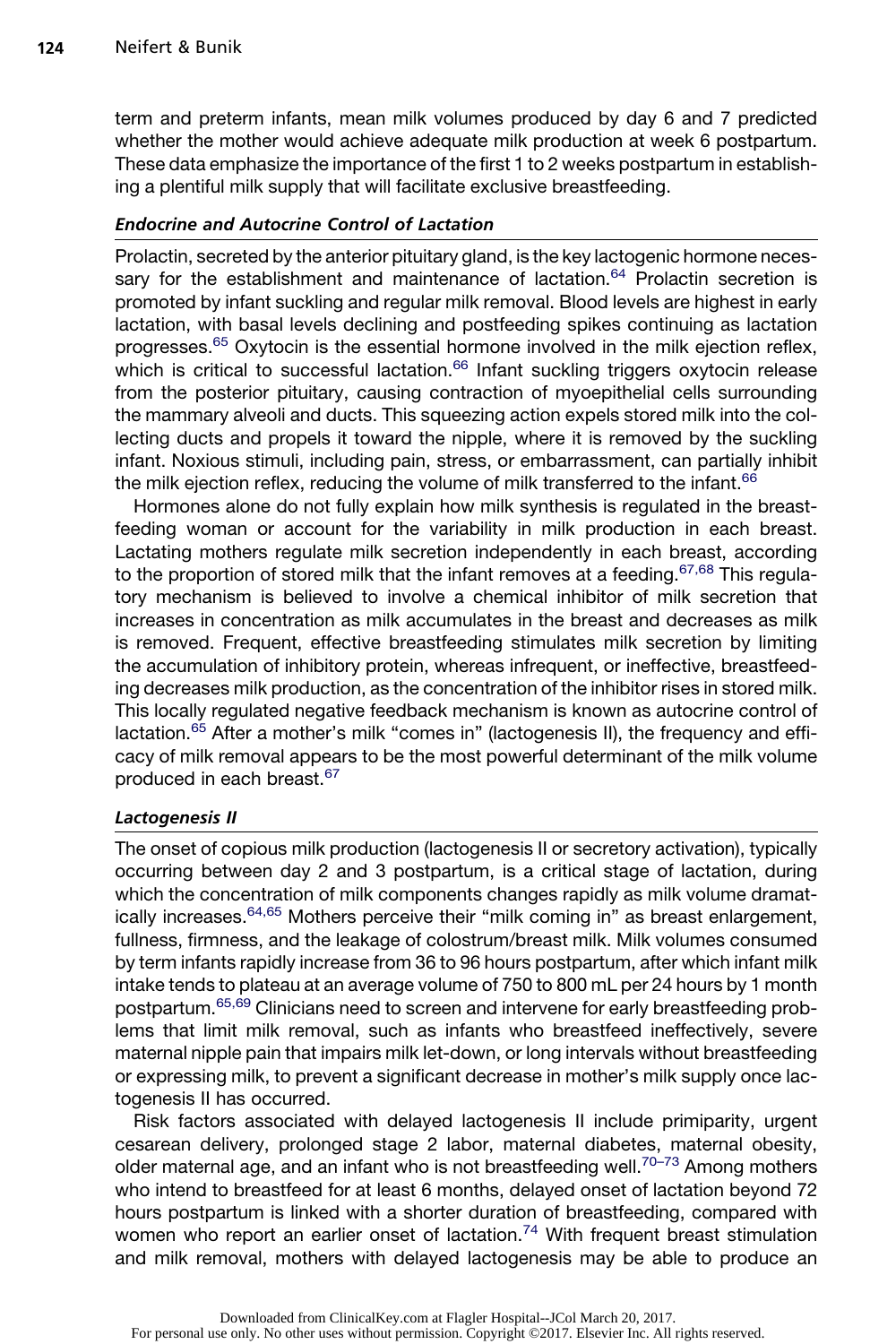adequate milk supply by 7 to 10 days postpartum. However, such women require ongoing support and close monitoring of infant weight gain until full breastfeeding is established.

Women's breasts vary widely in their capacity to store milk that is available to the infant. $67$  Once breastfeeding is well established, a mother with a larger breast storage capacity has greater flexibility in breastfeeding patterns compared with a mother with a smaller breast storage capacity, who will need to breastfeed or express milk more often. The longest interval between breastfeeds or milk expression may be a more important determinant of milk production than the total number of times milk is removed from the breasts daily.<sup>[67](#page-26-0)</sup>

#### DECREASING COMMON BARRIERS TO EXCLUSIVE BREASTFEEDING

Despite high breastfeeding initiation rates, the vast majority of US infants also are fed formula during their first year. Among breastfeeding mothers in the IFPS II, 42% were supplementing with formula at 1 month.<sup>[75](#page-27-0)</sup> Formula feeding is highly visible in US society, and comfort with formula feeding is widespread among expectant first-time mothers, who often have no knowledge of the practical aspects of breastfeeding.<sup>[76](#page-27-0)</sup> Formula is widely viewed by mothers and practitioners alike as the solution to breast-feeding problems rather than a cause or contributor to breastfeeding problems.<sup>[77](#page-27-0)</sup> Among low-income breastfeeding mothers, formula use is not typically considered detrimental nor associated with regret.<sup>[78](#page-27-0)</sup>

#### Perceived Insufficient Milk

Although breastfeeding mothers supplement their babies with formula for many reasons (convenience, mother-baby separations, breastfeeding challenges, the father's desire to feed, or the choice to begin weaning) the belief that her milk is insufficient for her infant's needs is the major reason mothers start regular formula feeds.<sup>[13](#page-24-0)</sup> Respondents in the IFPS II cited "I didn't have enough milk" as 1 of the top 3 reasons in their decision to stop breastfeeding through 8 months, and "breast milk alone did not satisfy my infant" was consistently ranked among the top 3 reasons why mothers discontinued breastfeeding regardless of weaning age. $62$  Perceived insufficient milk (PIM) is well documented as one of the most common and influential deterrents to breastfeeding duration and exclusivity.<sup>[61,62,79](#page-26-0)</sup>

Potential strategies to prevent PIM include reinforcing appropriate early infant feeding routines and closely monitoring breastfeeding dyads during the first postpartum weeks to ensure that breastfeeding is well established. Frequent infant weight checks and periodic test weighing (prenursing weight compared with a postnursing weight) can provide concrete evidence for breastfeeding mothers concerned about the adequacy of their milk supply. $80$  Education about normal infant feeding volumes also can reassure mothers of thriving infants who lack confidence about their milk production.

To help lactating mothers maintain an abundant milk supply, clinicians should counsel breastfeeding women to avoid allowing their breasts to remain overly full.<sup>[67](#page-26-0)</sup> If an infant begins sleeping through the night, the mother can express milk before she retires to shorten the nighttime interval that her breasts go without being drained. Similarly, if both breasts have not softened after the morning feeding, she can remove extra milk to help keep her supply plentiful. Because a large majority of breastfeeding mothers in the United States use a breast pump, expressing and storing surplus milk can ensure that a mother continues to produce a plentiful supply, and the frozen reserves can serve as a visual reminder that she has more than enough milk.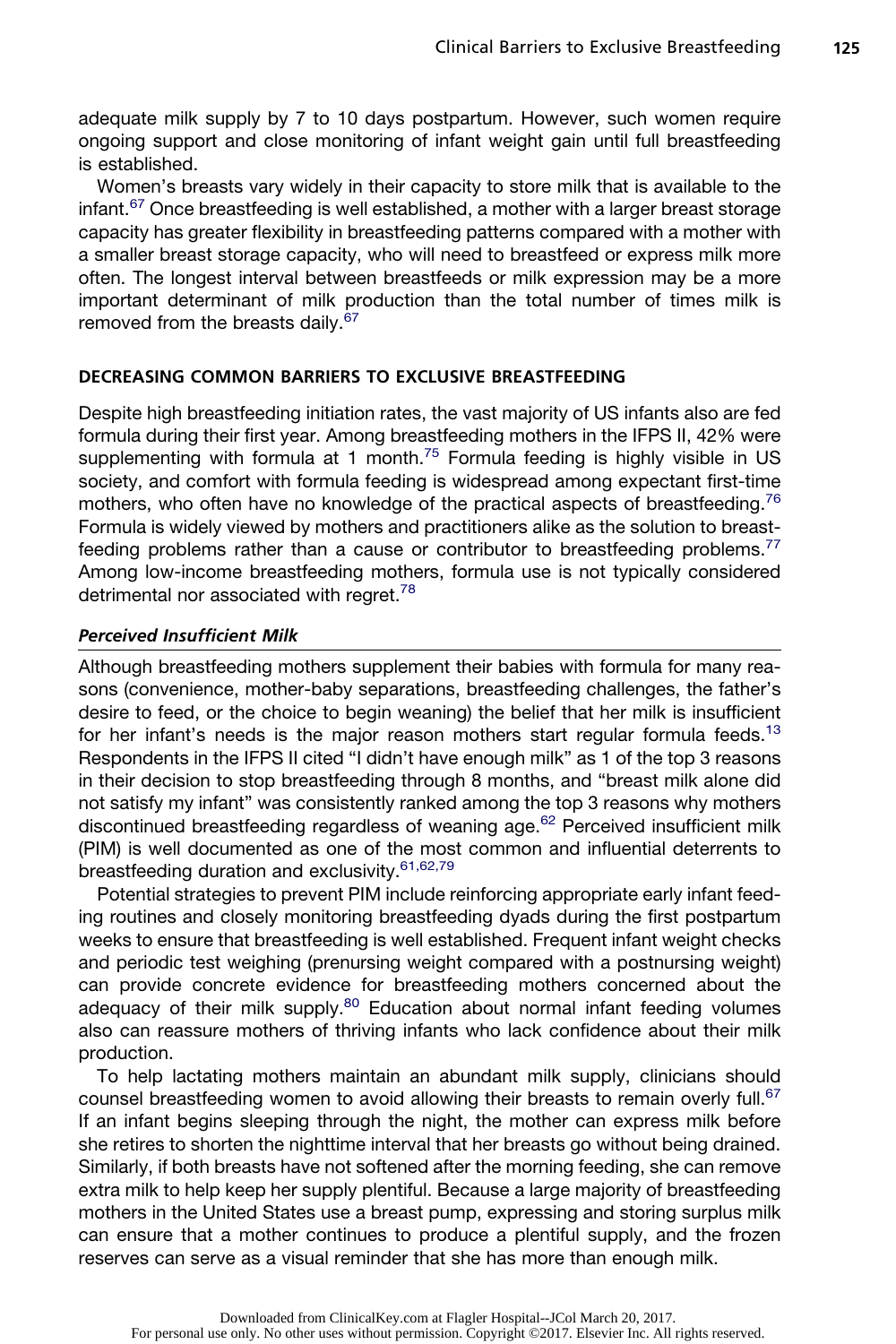#### Combination Breast and Formula Feeding

Combination breast and formula feeding (CBFF) is defined as breastfeeding and offering daily supplemental formula from the first week of life.<sup>[81](#page-27-0)</sup> CBFF, also known as "los dos," is a common cultural practice among Latinas. This practice is also prev-alent among African American mothers and WIC enrollees.<sup>[81](#page-27-0)</sup> In a national representative sample, CBFF was found to be associated with a significantly shorter duration of breastfeeding.<sup>[81](#page-27-0)</sup> Among the study children, CBFF and formula feeding, when compared with 4 months of exclusive breastfeeding, were associated with an in-creased risk for overweight/obesity between ages 2 and 6 years.<sup>[81](#page-27-0)</sup>

A recent randomized controlled trial investigated the impact of daily telephone education and support on the use of elective supplementation in the first 2 weeks postpartum among low-income primiparous, primarily Latina breastfeeding women.<sup>[78](#page-27-0)</sup> None of the 300 Latina subjects breastfed exclusively, and few study mothers received any prenatal breastfeeding education. Mothers with a prior intent to "only breastfeed" were more likely to be in the "predominant breastfeeding" category, feeding less than 4 ounces of formula per day, underscoring the importance of prenatal education, especially for low-income mothers, to strengthen women's breastfeeding knowledge and intent.<sup>[78](#page-27-0)</sup>

A qualitative study among low-income Latina women and their families found that Latina mothers assumed they could have "the best of both worlds" by combination feeding, even if they knew that breastfeeding was healthier and more convenient.<sup>[82](#page-27-0)</sup> Universal exposure to formula feeding in the United States and strategic advertising of new formula additives to expectant and new mothers have a powerful influence, particularly among Latinas, who desire to provide both the benefits of breastfeeding and the highly touted "innovations" in infant formula. Believing that any breastfeeding confers all the health advantages, formula use is seen as enhancing breastfeeding, rather than diminishing the health benefits of exclusive breastfeeding.

In another qualitative study using structured interviews with expectant and new Latina mothers, the investigators explored beliefs surrounding "las dos cosas."[83](#page-27-0) None of the women interviewed expressed familiarity with medical recommendations around breastfeeding exclusivity or duration, $83$  thus highlighting the need to educate expectant and new mothers about the dose-related health benefits of breastfeeding and the negative dose-response effect of formula use on breastfeeding benefits and duration.<sup>[82,83](#page-27-0)</sup>

#### Parents' Misinterpretation of Infant Crying

Many common infant health and behavior symptoms are mistakenly attributed to breastfeeding, both by parents and providers. Breastfeeding often gets the blame for infant spitting, frequent feeding, gassiness, and especially unexplained fussiness and crying. Low-income breastfeeding mothers with fussy infants often introduce solids or formula in an attempt to calm their baby or increase sleep duration.<sup>84</sup> Breastfeeding mothers also may restrict their own diets, try to manipulate the balance of fore milk and hind milk, or offer a specialty formula that claims to ease infant fussiness and gas. Infant crying is a common concern raised at pediatric medical visits, and the complaint often gets "medicalized" with diagnostic labels, such as colic or gastroesophageal reflux.

Mothers of breastfed infants report more challenging temperaments at 3 months of age compared with mothers of formula-fed infants.<sup>[85](#page-27-0)</sup> It is possible that breastfeeding mothers are more attuned to their infants' behaviors owing to the intimacy of the nursing relationship. Although the perception of infant distress can be taxing and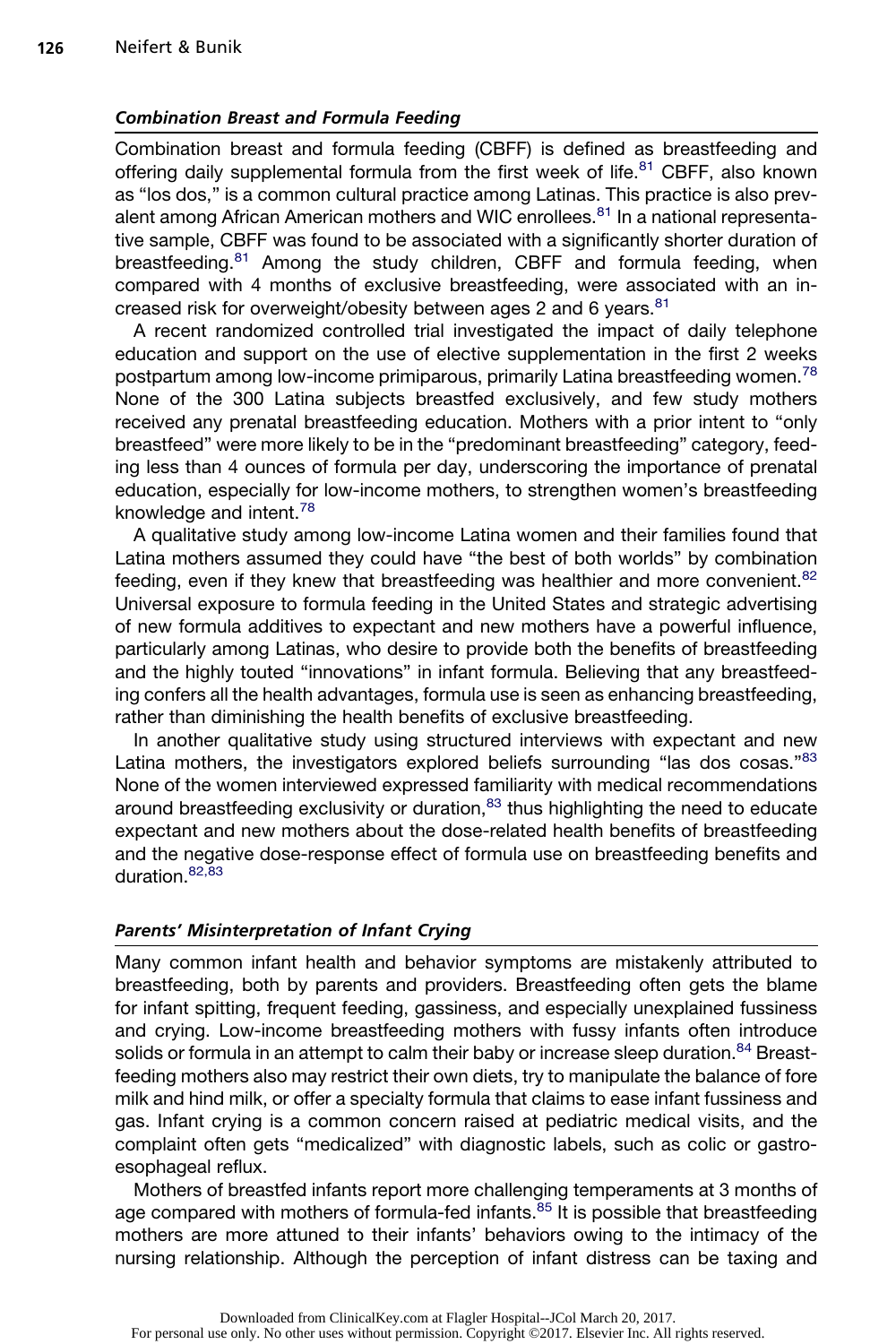unsettling for parents, irritability among offspring of a variety of bird and mammalian species is a normal component of signaling to parents that helps ensure the nutritional needs of the young are met.<sup>[85](#page-27-0)</sup> Yet, excessive or unexplained infant crying can undermine a breastfeeding mother's confidence and lead her to believe that there is something wrong with her milk or her baby, or that breastfeeding alone does not satisfy her infant. Pediatric providers can help mothers of fussy babies maintain exclusive breastfeeding by providing empathic support, educating parents concerning normal crying patterns in early infancy, offering effective coping strategies, and reassuring mothers that the period of increased crying will come to an end. Helpful national resources include The Period of PURPLE Crying, [www.purplecrying.info/](http://www.purplecrying.info/), and The Fussy Baby Network, [www.fussybabynetwork.com](http://www.fussybabynetwork.com).

The common misinterpretation of infant behaviors among WIC staff and clients contributes to low exclusive breastfeeding rates among WIC enrollees, but may be a modifiable factor. The widespread perception that crying, night-waking, and other normal infant behaviors are a result of hunger contributes to the early introduction of solids and formula. The FitWIC Baby Behavior Study investigated whether randomly training WIC staff and participants to better understand normal infant behavior and promote positive caregiver-infant interactions would affect infant feeding practices and the distribution of the exclusive breastfeeding food package. $86$  The study found that providing education about normal infant behavior improved compliance with infant-feeding recommendations. Combination feeding in the first 4 months postpartum decreased among WIC participants at intervention sites, compared with those in the control group, and significantly fewer infants in the intervention group were above the 95th percentile for weight-for-age at the end of the study.<sup>[86](#page-28-0)</sup>

#### Early Introduction of Complementary Foods

Many breastfeeding mothers introduce solid foods to their infants before 6 months based on cultural practices and the advice of female relatives, the belief that cereal will help an infant sleep longer at night or reduce spitting up, or the conviction that eating solids represents an important developmental milestone.<sup>[87](#page-28-0)</sup> Among respondents in the national IFPS II, 41% reported that their infants were consuming solid foods at 4 months. ${}^{88}$  ${}^{88}$  ${}^{88}$  Mothers who began feeding their infants solids by 4 months, compared with those who did not, were more likely to have discontinued breastfeed-ing at 6 months.<sup>[88](#page-28-0)</sup> Clinicians may help achieve greater compliance with delaying the introduction of complementary foods until about 6 months by providing ongoing consistent messaging, including an explanation of the scientific basis for exclusive breastfeeding recommendations, and helping mothers sort through conflicting infant feeding advice.

## Maternal Employment

More than half of all new mothers become employed during their infant's first year.<sup>89</sup> Although more mothers today continue to breastfeed after returning to work than a decade ago, duration of breastfeeding is significantly shorter for employed mothers, and simply anticipating returning to work or school may prompt mothers to begin sup-plementing with formula.<sup>[90,91](#page-28-0)</sup> A longer maternity leave increases breastfeeding duration and exclusivity. $90-93$  In a large, longitudinal, nationally representative sample, women returning to work at 13 or more weeks had the highest proportion of predominant breastfeeding beyond 3 months, whereas those returning within 1 to 6 weeks had the lowest proportion. $90$  Regularly pumping the breasts during the work day is associated with longer breastfeeding duration and intensity than not removing milk during working hours.<sup>[94](#page-28-0)</sup> Working part time versus full time and having a flexible work schedule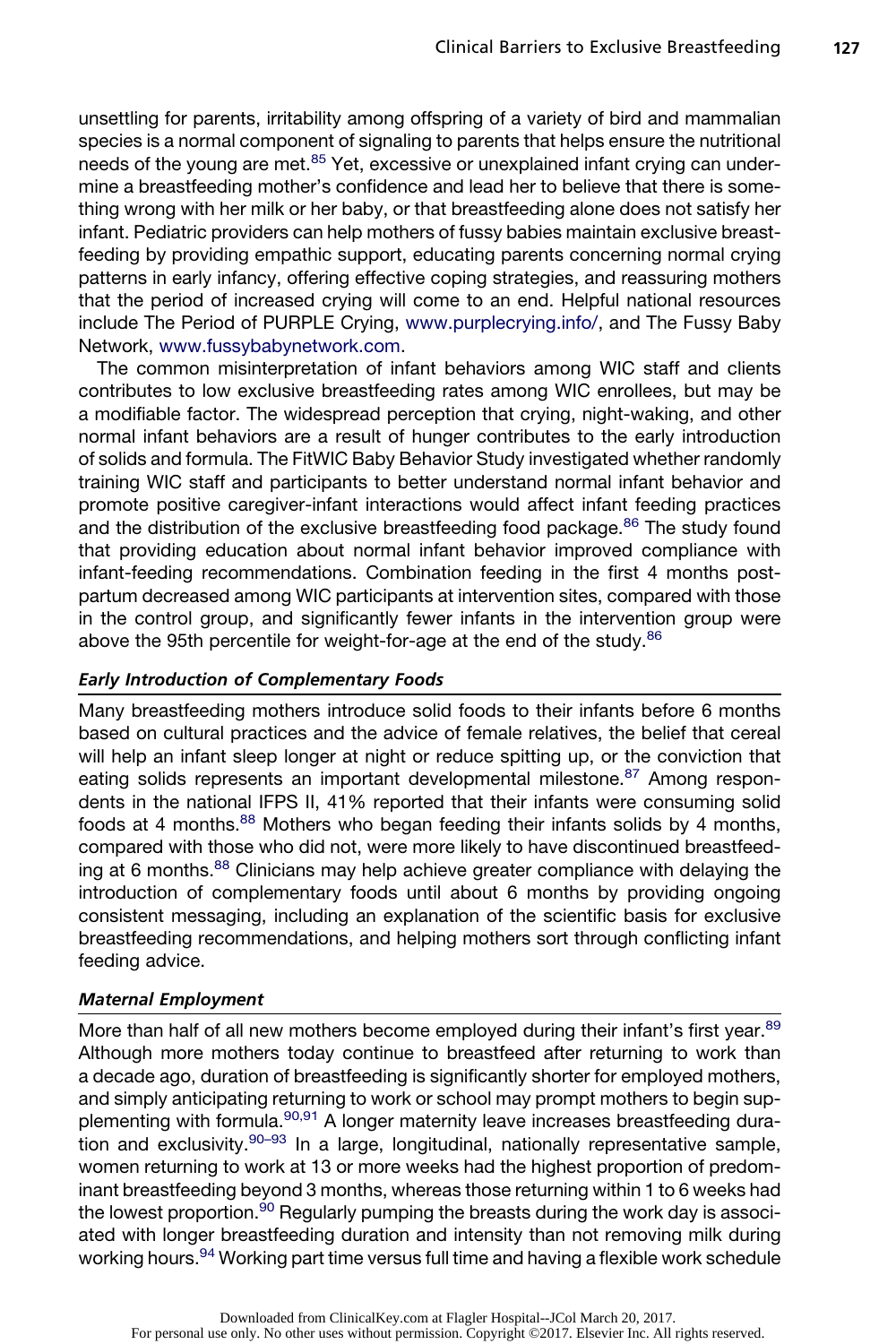also are linked with a longer duration of breastfeeding.<sup>[91,95](#page-28-0)</sup> Breastfeeding mothers who return to work full time are most likely to wean between the month before and 2 months after they become employed.<sup>[91](#page-28-0)</sup> To promote exclusive breastfeeding, providers can encourage expectant and new mothers to delay their return to work as long as possible, and, if feasible, work part time before resuming full-time employment. Affirming and encouraging employed breastfeeding mothers at each well-baby visit may help women persevere in their efforts.

Diminished milk production is a major obstacle among employed breastfeeding women and often leads to breast refusal by the infant and the need for formula supplementation. Suggested strategies to help employed mothers maintain an abundant milk supply and breastfeed exclusively include (1) early initiation of milk expression, ideally within the first 2 weeks postpartum, after 1 or 2 morning feedings to establish a generous milk supply and accumulate frozen stores of expressed milk as a buffer against a dwindling supply,  $96$  and (2) using the "Magic Number" teaching tool to ensure that mothers maintain their daily frequency of draining their breasts after returning to work.<sup>[97](#page-28-0)</sup> In addition, having opportunities during the work day to breastfeed directly (for example, by telecommuting, using onsite child care, or having a child care provider or family member bring the infant to the mother to nurse) has been shown to maintain breastfeeding "intensity" and increase breastfeeding duration.<sup>[94](#page-28-0)</sup>

Child care providers often offer a breastfed infant larger volumes of milk by bottle than the infant would receive when nursing directly at the breast. This practice may cause the infant to lose interest in nursing and the mother to perceive that her milk supply is inadequate.<sup>[98](#page-28-0)</sup> Communicating with the child care provider about typical feeding volumes for breastfed infants, how to read infant satiety cues, use of a slow flow nipple, and the acceptability of discarding unused expressed milk at the end of a feeding can create a collaborative partnership that promotes exclusive breastfeeding.

The Business Care for Breastfeeding is a comprehensive, national, governmentsponsored initiative designed to educate employers about the economic benefits of supporting breastfeeding employees in the workplace and offer toolkits for the crea-tion of workplace lactation programs.<sup>[99](#page-28-0)</sup> The 2010 workplace breastfeeding support provision in the Patient Protection and Affordable Care Act grants new rights to lactating mothers in the workplace by amending the Fair Labor Standards Act. Under the new provision, employers are required to provide reasonable, unpaid break time and a private location (other than a bathroom) for an employee to express breast milk for her nursing child as often as needed for 1 year after the child's birth.<sup>[100](#page-28-0)</sup> Both of these strategies provide hope for changing the workplace culture to better support breastfeeding employees to maintain exclusive breastfeeding.<sup>[99,100](#page-28-0)</sup> A mother should meet with her employer, preferably during pregnancy or before returning to work, to clarify the location of the lactation space and anticipated break times. Expedient milk expression is best accomplished using an automatic-cycling electrical pump with a double collection system every 3 to 4 hours while mother is separated from her infant, depending on the infant's age and the mother's breast storage capacity. $96,101$  The use of a hands-free pumping bra allows the mother to multitask during milk expression.

## SOURCES OF SUPPORT AND CONFIDENCE FOR BREASTFEEDING MOTHERS

A 2012 Cochrane Review of the effectiveness of support for breastfeeding mothers found that all forms of extra support, including lay and professional, analyzed together, show an increase in breastfeeding duration and exclusivity.<sup>[102](#page-28-0)</sup> The most effective support is provided in person and on a recurring basis at regular scheduled visits.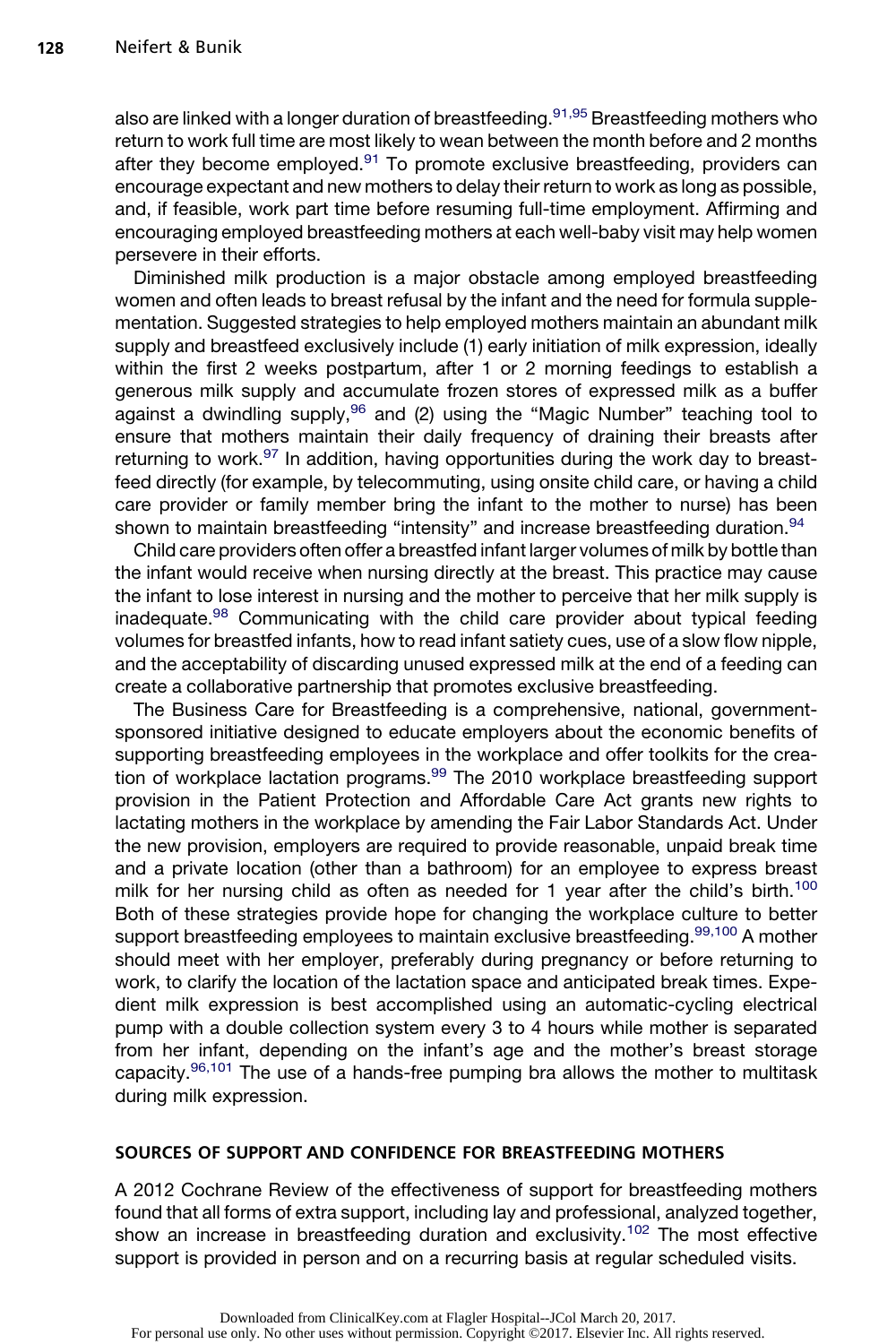## The Special Supplemental Nutrition Program for Women, Infants and Children

Over half of all newborns in the United States are enrolled in WIC, which represents a major source of support and practical assistance for the nation's most vulnerable population of breastfeeding mothers.<sup>[103](#page-28-0)</sup> WIC promotes breastfeeding as the optimal source of nutrition for infants and offers many incentives for breastfeeding mothers, who receive a greater amount and variety of foods than those who feed only formula, with fully breastfeeding mothers receiving the most substantial food package. Breastfeeding mothers are eligible to participate in WIC longer than nonbreastfeeding mothers, and they may receive follow-up support through peer counselors, in addition to breast pumps and other aides to help support the initiation and continuation of breastfeeding. As of August 2009, WIC promotes exclusive breastfeeding by no longer routinely issuing infant formula in the first month to breastfeeding mothers to support the establishment of successful breastfeeding. Moreover, compelling evidence shows that WIC Breastfeeding Peer Counselors effectively improve rates of breastfeeding initiation, duration, and exclusivity.<sup>[104](#page-28-0)</sup>

However, individual WIC agencies differ widely in their breastfeeding services, as well as in staff knowledge and attitudes concerning breastfeeding.<sup>[105](#page-28-0)</sup> Although breastfeeding rates among WIC mothers have steadily increased, breastfeeding initiation, duration, and exclusivity among WIC participants remain significantly lower than non-WIC mothers.<sup>[106](#page-29-0)</sup> Counseling challenges for WIC staff and nutritionists include the contradiction of WIC as both supporting breastfeeding and providing free formula, clients' perception that free formula is more valuable than the exclusive breastfeeding food package, and the belief in having a critical reserve of formula "just in case."[107](#page-29-0) Encouraging WIC clients to accumulate frozen stores of their own milk by expressing milk remaining after breastfeeding (particularly in the morning when milk production is higher) may increase mothers' confidence about the adequacy of their milk supply and reduce requests for "just in case" formula. The trend toward including international board-certified lactation consultants (IBCLC) as part of WIC staffing shows promise in raising exclusive breastfeeding rates by providing timely intervention for clinical lactation challenges.<sup>[108](#page-29-0)</sup>

## The Baby's Father

Fathers should be considered vital members of a mother's "breastfeeding team," providing essential physical help and emotional support.<sup>[109](#page-29-0)</sup> Qualitative data from mothers and fathers with breastfeeding infants confirm that a father's support makes a big difference, and fathers want to be empowered to fulfill this support role.<sup>[110](#page-29-0)</sup> A controlled clinical intervention trial found that teaching new fathers about managing common breastfeeding difficulties, including fear of insufficient milk, significantly increased full breastfeeding at 6 months and reduced PIM.<sup>[111](#page-29-0)</sup> In a study exploring maternal and paternal attitudes toward breastfeeding, fathers planning exclusive breastfeeding described breastfeeding as more natural and responded more strongly that breastfeeding helped mothers feel closer to their infants, compared with peers planning mixed feeding.<sup>[112](#page-29-0)</sup> Health professionals should educate fathers about ways to help their breastfeeding partners and promote frank discussion among partners to strengthen their exclusive breastfeeding intention.

## Mother-to-Mother Support

The importance of mother-to-mother support is reflected in the CDC's ongoing monitoring of the number of La Leche League Leaders per 1000 live births as a measure of comprehensive breastfeeding support included in each state's annual Breastfeeding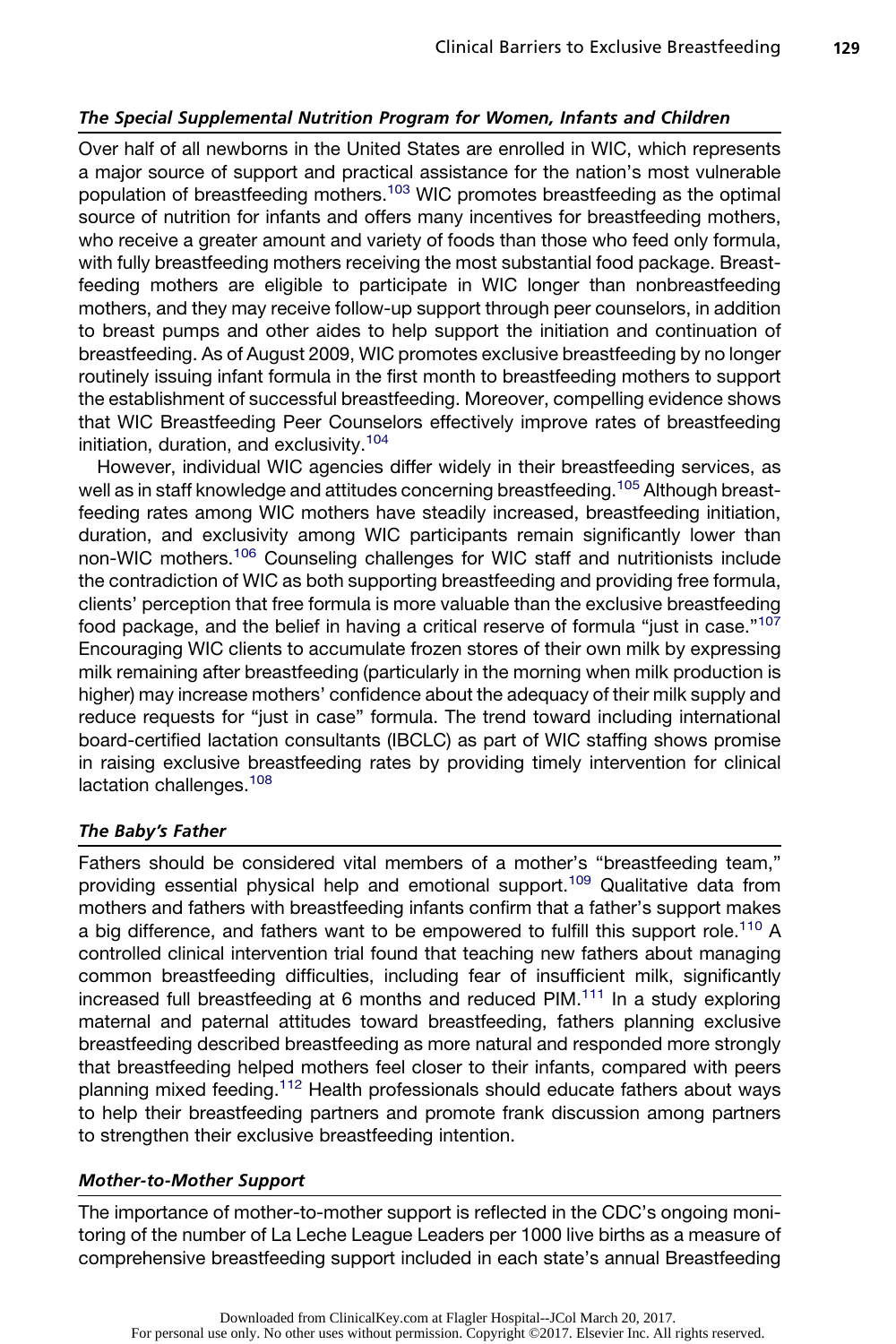Report Card.[15](#page-24-0) Established in 1956, at the height of the US formula-feeding era, La Leche League International provides mother-to-mother support, empowering information, and modeling of breastfeeding norms through group meetings, telephone counseling, publications, and the Internet.<sup>[113](#page-29-0)</sup>

Today, many additional sources of mother-to-mother support are available through WIC Breastfeeding Peer Counselors, the growing number of hospital-based follow-up support groups, breastfeeding boutiques, postnatal yoga studios, and, more recently, Breastfeeding Cafés (Fig. 2).<sup>[114](#page-29-0)</sup> Internet breastfeeding support groups, Mommy Blogs, and other social media communities now overcome problems of geographic isolation for new mothers. The emergence of breastfeeding support groups specifically targeting black mothers represents a promising grass-roots movement to raise African American breastfeeding rates by providing community breastfeeding role models and culturally competent information to help women of color begin and sustain breastfeeding.<sup>115-118</sup> Similar to undertaking other life challenges, when new mothers share their insecurities and learn that others feel the same way, they gain confidence in taking on the difficult challenge of breastfeeding. Task mastery and mutual empowerment are at the center of the mother-to mother support and confidence-building movement.<sup>[119](#page-29-0)</sup>

## Nurse-Family Partnership

The Nurse-Family Partnership (NFP) is a long-standing, evidence-based, nurse-home visitation program for low-income, first-time mothers, with proven long-term positive health and psychosocial outcomes for both the mother and child.<sup>[120,121](#page-29-0)</sup> This federally funded, national program currently provides services in 41 states. Bi-weekly home visits by specially trained public health nurses begin during the mother's pregnancy and continue until her child is 2, creating a strong therapeutic relationship with the registered nurse that fosters maternal self-efficacy. Although the goals of NFP are to improve pregnancy outcome, child health and development, and the economic self-sufficiency of the family, a recent study found breastfeeding rates were higher for at-risk NFP clients than for similar WIC enrolled and eligible counterparts.<sup>[122](#page-29-0)</sup> With more frequent home visits during the early postpartum period and ongoing regular contacts throughout infancy, NFP nurses are in a unique position to offer



Fig. 2. Community-based breastfeeding support group. (Courtesy of M. Neifert, MD, Aurora, CO.)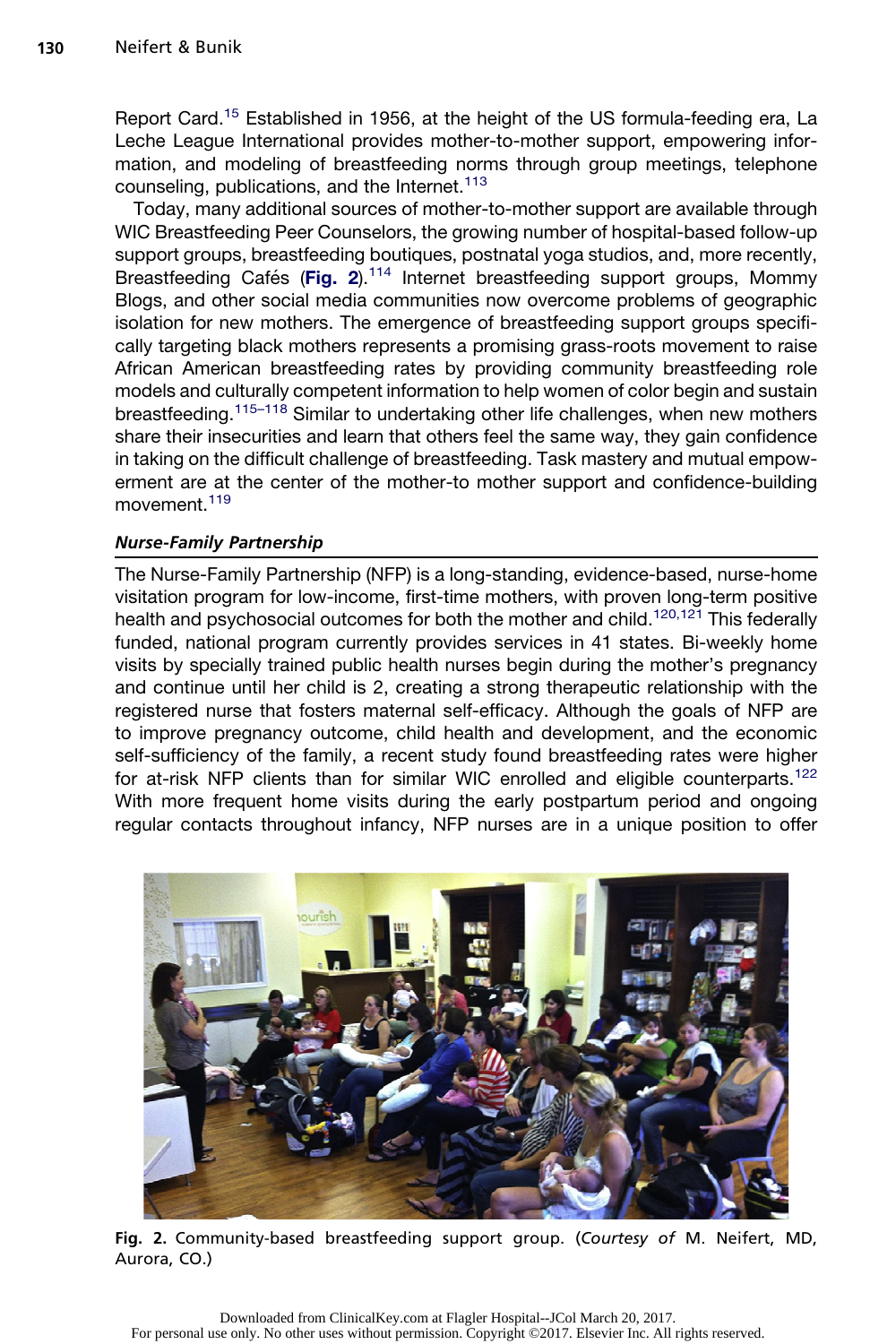strategic assessment, education, and support to help at-risk mothers successfully establish and maintain exclusive breastfeeding. Evaluation of the NFP's role in positively affecting breastfeeding outcomes among low-income, at-risk mothers warrants further investigation as a key strategy to improve infant health and development and increase child spacing.

#### THE ROLE OF THE PRIMARY CARE PROVIDER IN PROMOTING EXCLUSIVE AND EXTENDED BREASTFEEDING

Pediatricians and other pediatric care providers have a key role to play in the promo-tion of exclusive breastfeeding, ideally beginning in the prenatal period.<sup>[123,124](#page-29-0)</sup> Taking advantage of training opportunities to improve breastfeeding knowledge, problem solving, and counseling can increase clinicians' effectiveness and comfort in providing breastfeeding management and support.[125](#page-30-0) A targeted breastfeeding curriculum for residents in pediatrics, family medicine, and obstetrics and gynecology was effective in increasing physician knowledge, confidence, and practices and significantly increased exclusive breastfeeding at 6 months.[124](#page-29-0)

Pediatricians can work with their local hospitals to promote breastfeeding-friendly maternity practices, $<sup>1</sup>$  $<sup>1</sup>$  $<sup>1</sup>$  and consider taking the lead in their hospital's pursuit of the</sup> Baby-Friendly designation.<sup>[34](#page-25-0)</sup> Pediatricians and their team should screen newborns for breastfeeding risk factors, and tailor an initial feeding plan that ensures that an atrisk infant is adequately nourished and the mother establishes an abundant milk supply.

The AAP recommends that newborn postdischarge visits be scheduled at 3 to 5 days (within 48–72 hours of hospital discharge).<sup>[1](#page-23-0)</sup> The provider or lactation-trained office staff should observe and evaluate the onset of breastfeeding (ie, lactogenesis II has occurred, latch is effective and comfortable, infant's weight and elimination patterns are appropriate).[1](#page-23-0) Recognizing that problems in the initiation of breastfeeding often lead to insufficient milk and excessive infant weight loss, pediatricians need to identify and ensure timely intervention for early breastfeeding complaints that impair milk transfer, such as latch-on difficulties, marked postpartum breast engorgement, or severe nipple soreness, to ensure the establishment of an abundant milk supply in the critical first weeks after birth ([Figs. 3](#page-17-0) and [4](#page-17-0)).<sup>[56,63](#page-26-0)</sup> Yet, compliance with AAP recommendations for early follow-up after birth hospitalization remains inconsistent, and delayed follow-up of newborns commonly occurs.<sup>[126,127](#page-30-0)</sup> Encouraging new mothers to complete a daily infant feeding and elimination log during the postbirth hospitalization and the first weeks at home helps facilitate the physician's assessment of breastfeeding. In addition, completing a breastfeeding log for at least 3 weeks has been linked with an increased likelihood of full breastfeeding at 6 months.<sup>[128](#page-30-0)</sup>

A second, early follow-up ambulatory visit at 2 weeks is recommended to monitor infant weight gain and provide ongoing support to the mother during the challenging first weeks of breastfeeding and new parenthood.<sup>[129](#page-30-0)</sup> In a prospective, randomized trial, mothers whose infants received a routine, preventive, outpatient visit between 4 days and 2 weeks in the office of a primary care physician trained to support breastfeeding were significantly more likely to report exclusive breastfeeding at 4 weeks and a longer duration of breastfeeding, when compared with mothers whose infants received usual care at 1 month with an untrained physician.<sup>[125](#page-30-0)</sup>

Because the busy office practice cannot realistically address all breastfeeding chal-lenges,<sup>[130](#page-30-0)</sup> physicians should know their local IBCLCs or breastfeeding counselors and communicate closely with these individuals when referring clients for help.<sup>[131](#page-30-0)</sup> They should keep informed about and refer mothers to available community breastfeeding resources, including hospital outpatient lactation services and WIC breastfeeding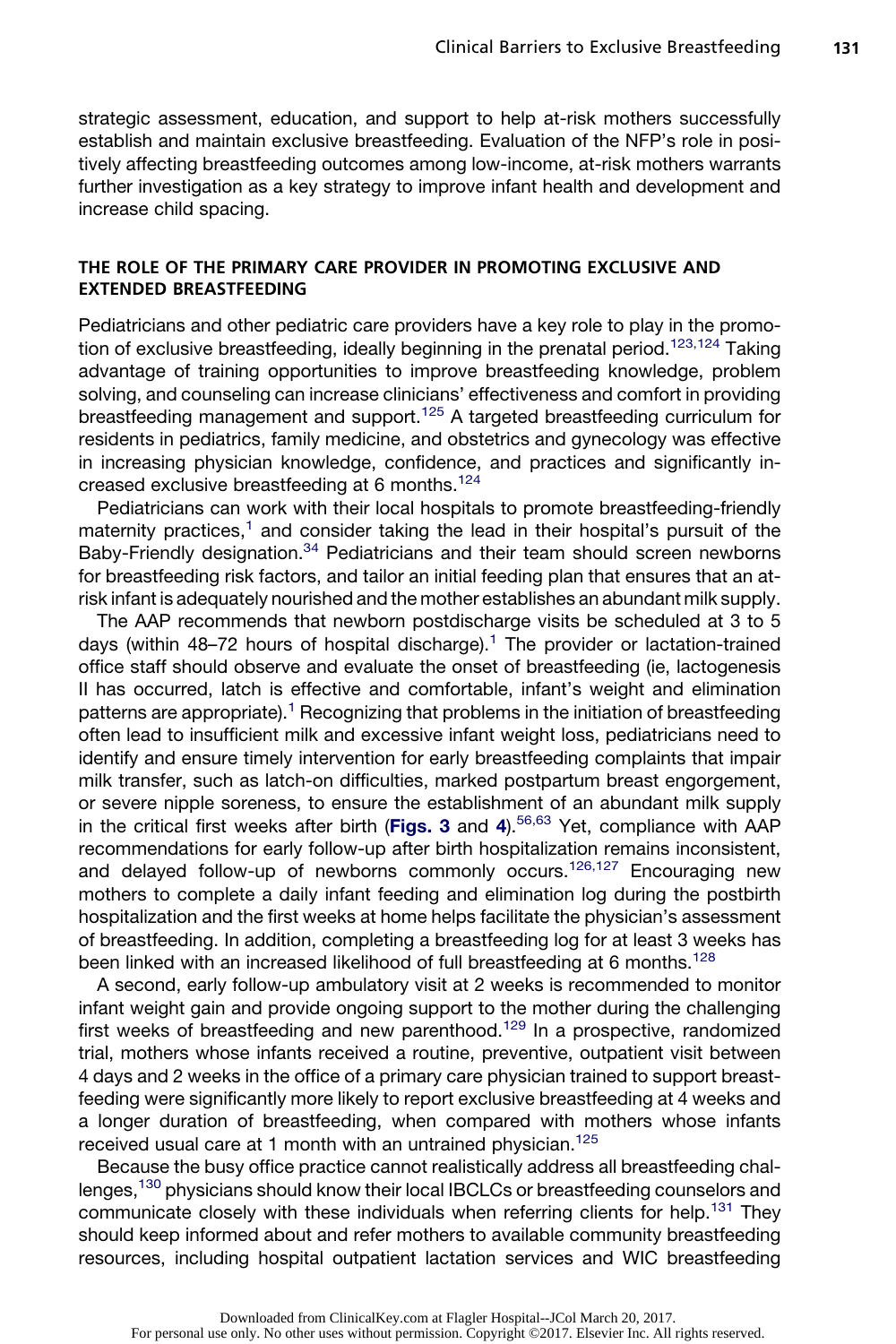<span id="page-17-0"></span>

Fig. 3. Using breast compressions while breastfeeding to deliver a spray of milk and entice a sleepy baby to resume nursing effectively. (Courtesy of M. Neifert, MD, Aurora, CO.)

support. This role is facilitated when local WIC agencies, hospitals, and/or breastfeeding coalitions take on the task of compiling and making available to practitioners a current resource list for local breastfeeding clinical services and support.

Breastfeeding mothers commonly report that a health care professional recommended formula supplement for their infant in response to maternal complaints, such as breast and nipple pain, fatigue, apparent infant hunger, and problems with infant latch-ing-on.<sup>[77,130](#page-27-0)</sup> With appropriate clinical management and extra counseling, however, such common breastfeeding concerns usually can be resolved while maintaining exclusive breast milk feeding. Pediatricians also should ensure that breastfeeding continues in the context of diagnoses such as hyperbilirubinemia, gastroesophageal reflux, allergic colitis, transient gassiness with certain maternally ingested foods or overactive let-down of milk that temporarily causes infant distress during feeding.<sup>[132](#page-30-0)</sup> The Academy of Breastfeeding Medicine has developed numerous peer-reviewed, evidence-based clinical protocols that can guide the practitioner in the management of various breastfeeding problems and medical issues affected by breastfeeding.<sup>[133](#page-30-0)</sup>

Physicians often underestimate the power of their words to promote breastfeeding by enthusiastically affirming, informing, and encouraging breastfeeding mothers at each office visit. In a large prospective cohort study, mothers who reported receiving



Fig. 4. Using tactile stimulation to keep a sleepy infant awake and actively breastfeeding. (Courtesy of M. Bunik, MD, Aurora, CO.)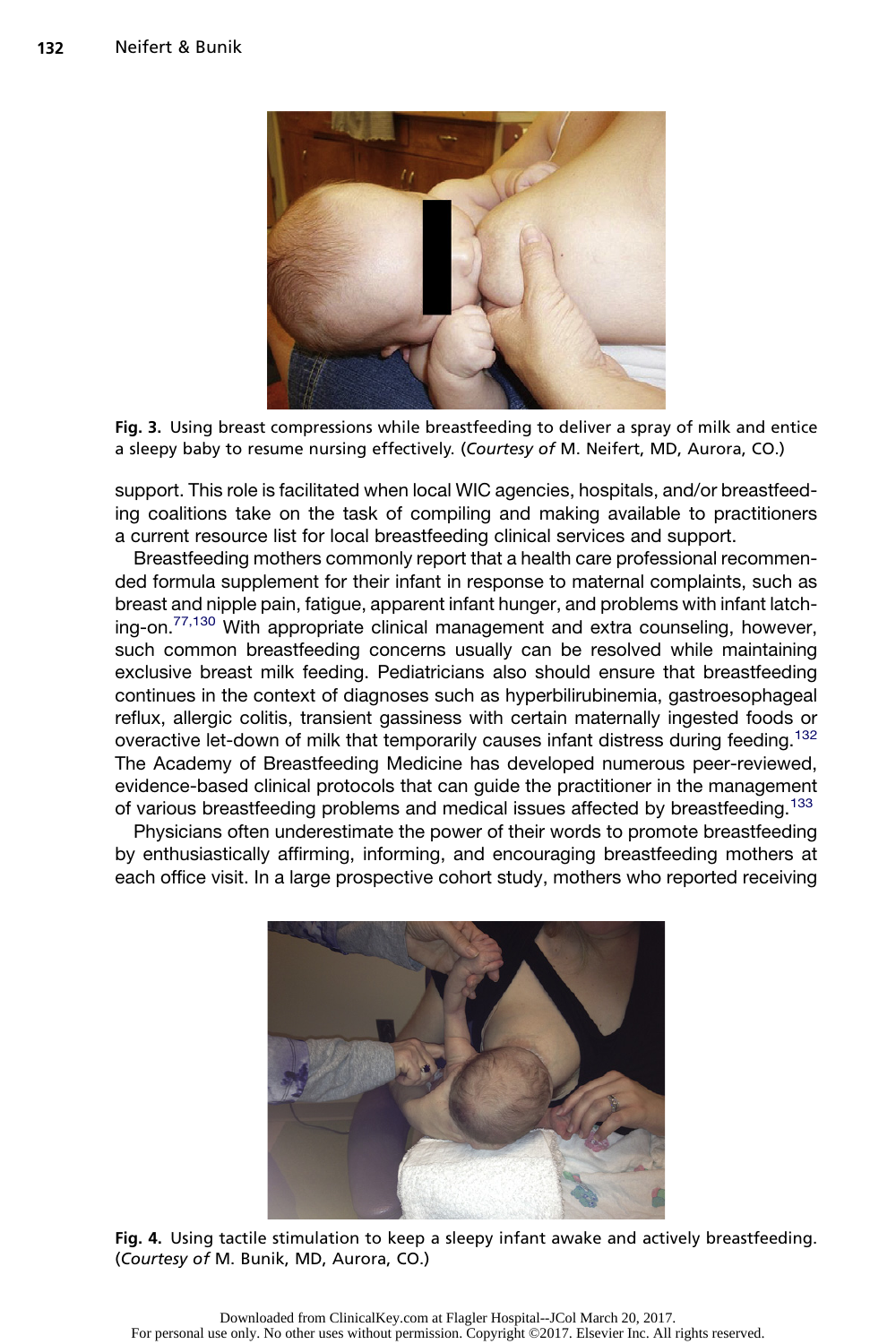clinician support were about half as likely to discontinue breastfeeding by 12 weeks as those who did not.<sup>[123](#page-29-0)</sup> Physicians can help strengthen mothers' commitment to breastfeeding by regularly complimenting them on continuing to nurse their baby, and increase mothers' confidence in the adequacy of their milk supply by reassuring them about their infant's well-being and rate of weight gain. Primary care providers should repeatedly remind breastfeeding mothers to schedule an infant weight check between visits whenever they are concerned about their milk supply or are considering starting supplemental formula.

Additional strategies to promote exclusive breastfeeding in the pediatric office include reinforcing the value of exclusive breastfeeding at well-baby visits and routinely inquiring about the introduction of supplemental formula or solids (Box 4). Pediatric providers should incorporate age-related breastfeeding anticipatory guidance at each visit, including information about normal infant crying, expressing and storing breast milk, infant appetite spurts, maternal employment, infant teething, and delaying solid foods (Table  $2$ ).  $134$ 

#### Box 4

Evidence-based strategies to promote exclusive breastfeeding

- 1. Strengthen health professionals' commitment to promote and support breastfeeding.
- 2. Educate expectant mothers about breastfeeding, including the nutritional superiority of human milk, why exclusive breastfeeding is recommended, how to get an optimal breastfeeding start in the hospital, reasons to avoid formula supplementation, sources of support and clinical lactation services, strategies for combining breastfeeding and employment, and the timing of the introduction of complementary foods.
- 3. Widely implement supportive maternity care practices, including immediate skin-to-skin mother-baby contact; continuous rooming-in of mother and infant; unrestricted, cuebased breastfeeding; avoidance of formula supplementation of breastfed newborns; avoidance of routine pacifier use; and postdischarge access to support and professional services to overcome breastfeeding challenges.
- 4. Change the traditional paradigm that supplementation of breastfed infants requires the use of formula; instead, begin milk expression and preferentially supplement with mother's own milk when a medical indication exists.
- 5. Help breastfeeding mothers establish and maintain an abundant milk supply in the critical first postpartum weeks.
- 6. Identify infants at risk for ineffective breastfeeding, and begin "prevention pumping" to ensure that the mother establishes an abundant milk supply and the infant is adequately nourished with exclusive breast milk feedings.
- 7. Restrict formula distribution in hospitals and ambulatory facilities.
- 8. Ensure timely follow-up and evaluation of breastfeeding dyads within 48 hours of hospital discharge and again at 2 weeks postpartum by knowledgeable and supportive providers.
- 9. Provide ongoing breastfeeding anticipatory guidance and support from pediatricians and other health professionals.
- 10. Know about and refer nursing mothers to local breastfeeding resources, and promote collaboration and communication among primary care providers, hospital and communitybased lactation consultants, and WIC and public health staff.
- 11. Promote maternal self-efficacy through broad social support systems, including WIC Breastfeeding Peer Counselors, NFP nurses, hospital-based and community breastfeeding support groups, and family and partner support.
- 12. Encourage adequate maternity leave and workplace lactation programs.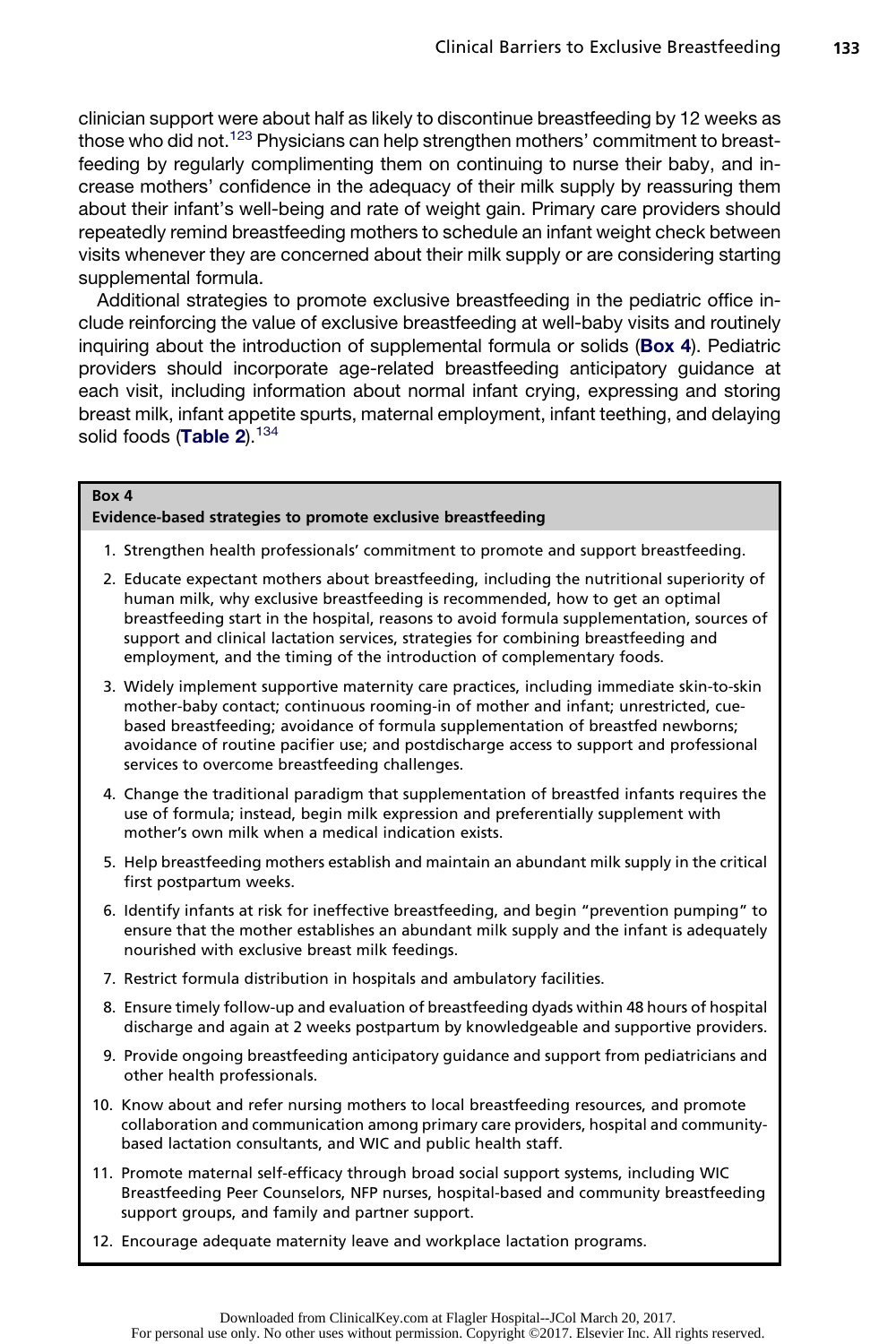<span id="page-19-0"></span>

| <b>Breastfeeding</b><br><b>Touchpoint</b> | <b>Parental Concern</b>                                                                                                        | <b>Main Obstacles</b>                                                                                                                                                                                                                                               | <b>Provider Advice</b>                                                                                                                                                                                                                                                                                                                                                                                                                                                                                                                                             |
|-------------------------------------------|--------------------------------------------------------------------------------------------------------------------------------|---------------------------------------------------------------------------------------------------------------------------------------------------------------------------------------------------------------------------------------------------------------------|--------------------------------------------------------------------------------------------------------------------------------------------------------------------------------------------------------------------------------------------------------------------------------------------------------------------------------------------------------------------------------------------------------------------------------------------------------------------------------------------------------------------------------------------------------------------|
| Prenatal                                  | "I want to breastfeed, but since<br>I am going to work, I need<br>to be able to give formula too."                             | • Lack of information about<br>combining breastfeeding<br>and working<br>• Lack of information about<br>milk expression and access<br>to pumps                                                                                                                      | • Strongly encourage attendance at a prenatal<br>breastfeeding class (deserves equal time to birthing<br>class education).<br>• Consider a longer maternity leave, if possible.<br>• Prepare to simplify life during the transition to parenting.                                                                                                                                                                                                                                                                                                                  |
|                                           | "My husband and other family<br>members will want to help feed<br>the baby. Won't they feel excluded<br>if I only breastfeed?" | • Family members wanting<br>to feed the baby                                                                                                                                                                                                                        | • Enlist father's help in supporting his nursing partner.<br>Fathers can interact with their infant by holding baby skin-<br>to-skin or taking baby out while mother sleeps.<br>• After breastfeeding is well established, others can feed<br>expressed milk by bottle.                                                                                                                                                                                                                                                                                            |
|                                           | "I want to do combination feeding,<br>or Los Dos."                                                                             | • Desire for "the best of both<br>worlds" by combination feeding<br>• Lack of knowledge about<br>the importance of frequent<br>and exclusive breastfeeding<br>during the early postpartum<br>weeks for establishing mother's<br>milk supply                         | • "Puro pecho," or only mother's own milk, provides<br>greater health benefits and helps maintain an abundant<br>milk supply.<br>• If eligible, enrollment in WIC offers breastfeeding mothers<br>a substantial food package, counseling, breast pumps, and<br>peer counselors.                                                                                                                                                                                                                                                                                    |
| Birth                                     | "My friend says it is a good idea<br>to ask the nurses to care for my<br>baby at night, so I can get<br>some sleep."           | • Unrealistic expectations for<br>the postbirth hospital stay<br>• Lack of prenatal education<br>• Frequent interruptions and<br>excessive visitors deplete<br>new mothers.<br>• Increased risk of formula<br>supplements for nighttime<br>births from 9 PM to 6 AM | • Promote immediate skin-to-skin contact after birth to<br>facilitate initiation of breastfeeding within the first hour.<br>• Teach mother to interpret her infant's feeding cues and<br>breastfeed as often as baby wants. Advocate for no routine<br>formula use in the system of care.<br>• Advise mother to request help in the hospital with<br>breastfeeding to promote task mastery.<br>• Encourage continuous rooming-in, where mother can<br>practice being with her baby in a controlled setting and<br>learn to latch baby comfortably and effectively. |
|                                           | "The yellow milk does not<br>look like much. A little formula<br>won't hurt, will it?"                                         | • Belief that the small amount<br>of colostrum is insufficient<br>until "milk comes in"                                                                                                                                                                             | • Explain the potency and adequacy of colostrum and the<br>rapid increase in milk production from 36 to 96 h.                                                                                                                                                                                                                                                                                                                                                                                                                                                      |

Neifert & Bunik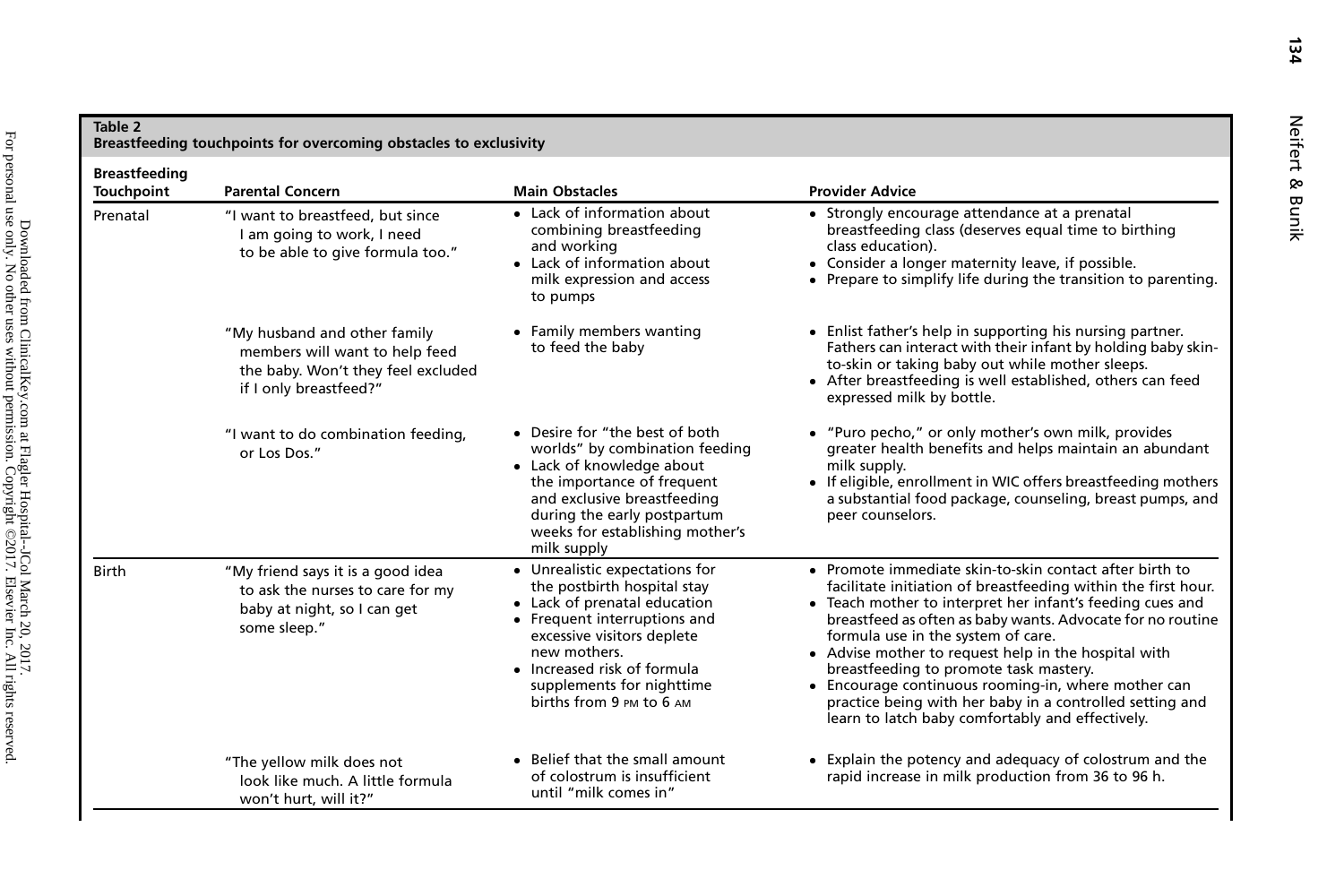| $3-5d$ | "Now that we are home, the<br>baby seems to be feeding<br>every hour. She or he<br>doesn't seem satisfied." | • Lack of knowledge about<br>normal frequency of feedings<br>for breastfed newborns<br>• Infants typically begin feeding<br>more frequently the second night<br>after birth, when baby is at home.<br>• Concern about whether the<br>infant is getting enough milk,<br>due to mother's inability to<br>see what the infant takes at<br>the breast<br>• Sleepy infant | • Explain that 8-12 feedings in 24 h are typical and<br>necessary to establish an abundant milk supply.<br>• Provide a hand-pump, or teach hand expression, so<br>mother can see that she has milk.<br>• Explain normal infant elimination patterns once mother's<br>milk comes in (3-5 voids and 3-4 stools per day by 3-5 d;<br>onset of yellow, seedy milk stools by 4-5 d).<br>• Perform infant test weights (before and after feeding) to<br>reassure mother about baby's milk intake at a feeding.<br>• Teach mother the difference between infant "flutter<br>sucking" or "nibbling" that results in only a trickle of milk<br>at breast versus "drinking" milk, with active sucking and<br>regular swallowing.<br>• Tickling under axilla or holding hand up can help keep<br>baby on task at breast. Or, compressing the breast when<br>the baby stops slow, deep sucking can deliver a spray of<br>milk to entice him or her to start drinking again (see Figs. 3<br>and $4$ ).<br>• Anticipate infant appetite spurt at about 10–14 d of age. |
|--------|-------------------------------------------------------------------------------------------------------------|----------------------------------------------------------------------------------------------------------------------------------------------------------------------------------------------------------------------------------------------------------------------------------------------------------------------------------------------------------------------|----------------------------------------------------------------------------------------------------------------------------------------------------------------------------------------------------------------------------------------------------------------------------------------------------------------------------------------------------------------------------------------------------------------------------------------------------------------------------------------------------------------------------------------------------------------------------------------------------------------------------------------------------------------------------------------------------------------------------------------------------------------------------------------------------------------------------------------------------------------------------------------------------------------------------------------------------------------------------------------------------------------------------------------------------------|
|        | "My nipples are sore and cracked.<br>Can I take a break and give my<br>baby a little formula?"              | • Sore nipples usually are<br>attributable to incorrect latch-on<br>technique and are a common<br>reason that mothers discontinue<br>breastfeeding early or start<br>supplements.                                                                                                                                                                                    | • Observe a nursing session to evaluate latch. Consider<br>referring mother to a lactation consultant for<br>one-on-one assistance with latch.                                                                                                                                                                                                                                                                                                                                                                                                                                                                                                                                                                                                                                                                                                                                                                                                                                                                                                           |
| 2 wk   | "My breasts do not feel very full<br>anymore. I'm afraid my milk<br>went away."                             | • As postpartum breast engorgement<br>resolves, and the breasts adjust<br>to making and releasing milk,<br>mothers may perceive they<br>have insufficient milk.                                                                                                                                                                                                      | • Expect infant to be above birth weight by 10–14 d, and<br>reassure mother about infant's rate of weight gain since<br>the 3-5-d visit.<br>• Although mother's breasts are less swollen than during<br>postpartum engorgement, they should feel fuller before<br>feedings and softer afterward.                                                                                                                                                                                                                                                                                                                                                                                                                                                                                                                                                                                                                                                                                                                                                         |
|        | "How can I know my baby is<br>getting enough?"                                                              | • The 10-14-d appetite spurt can<br>cause mother to doubt the<br>adequacy of her milk supply.                                                                                                                                                                                                                                                                        | • Consider performing test weights (before and after<br>feeding) to reassure mother about her infant's intake.<br>• Anticipate another appetite spurt at about 3 wk of age.                                                                                                                                                                                                                                                                                                                                                                                                                                                                                                                                                                                                                                                                                                                                                                                                                                                                              |

(continued on next page)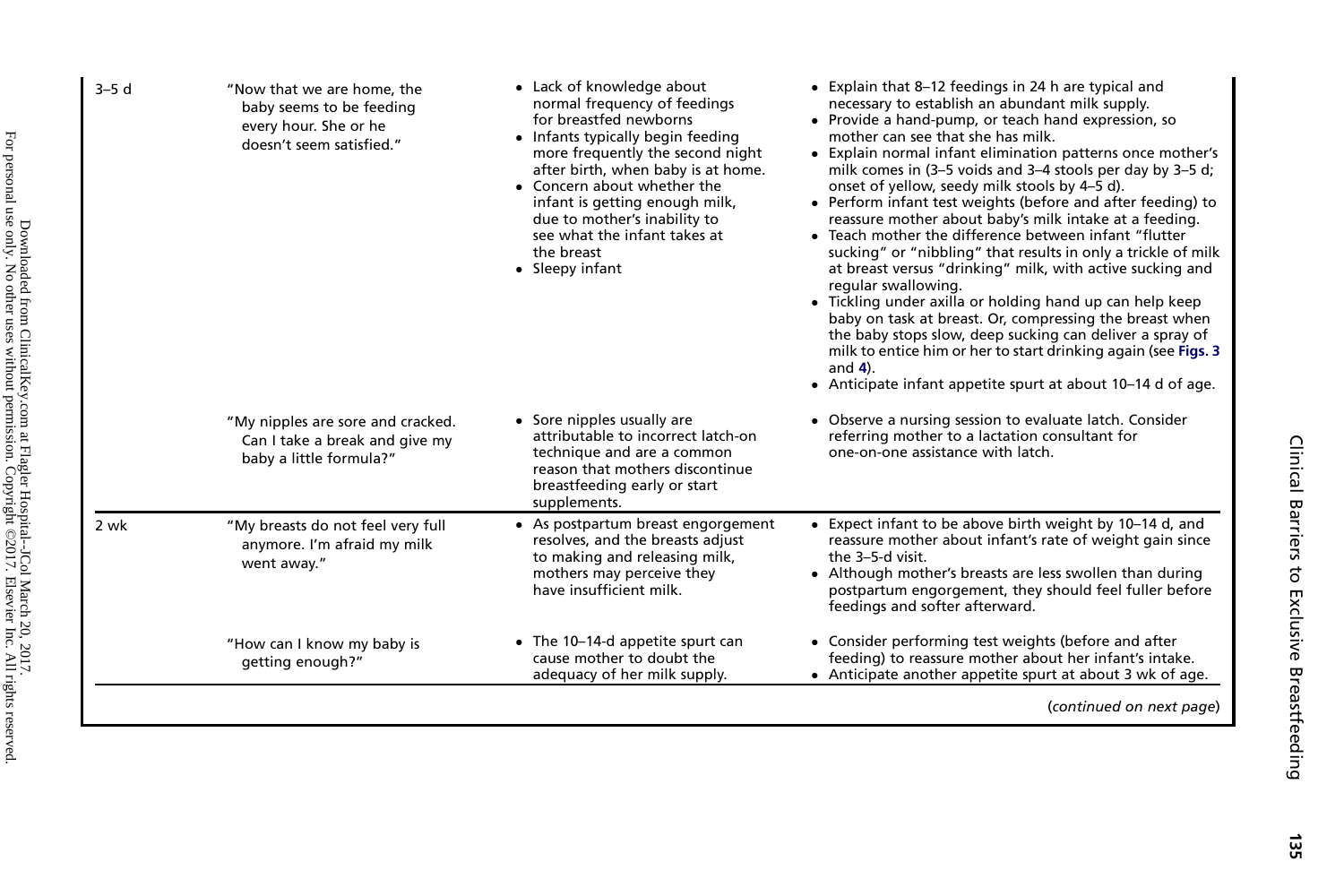| Table 2<br>(continued)                    |                                                                                                                                                                      |                                                                                                                                                               |                                                                                                                                                                                                                                                                                                                                                                                                                                                                                 |
|-------------------------------------------|----------------------------------------------------------------------------------------------------------------------------------------------------------------------|---------------------------------------------------------------------------------------------------------------------------------------------------------------|---------------------------------------------------------------------------------------------------------------------------------------------------------------------------------------------------------------------------------------------------------------------------------------------------------------------------------------------------------------------------------------------------------------------------------------------------------------------------------|
| <b>Breastfeeding</b><br><b>Touchpoint</b> | <b>Parental Concern</b>                                                                                                                                              | <b>Main Obstacles</b>                                                                                                                                         | <b>Provider Advice</b>                                                                                                                                                                                                                                                                                                                                                                                                                                                          |
| 1 mo                                      | "My baby is crying a lot, and<br>I am tired and need sleep."                                                                                                         | • Normal infant crying peaks<br>at about 6 wk (3-5 h in 24 h).<br>• Mother may attribute infant crying<br>to hunger or an adverse reaction<br>to her milk.    | • Congratulate mother on a full month of breastfeeding!<br>• If infant has gained weight appropriately, reassure mother<br>about the adequacy of her milk supply.<br>• Offer coping strategies for infant crying, including<br>holding baby skin-to-skin; 5 Ss (however, swaddling with<br>hands up near head to help assess feeding cues); use of<br>infant carrier; stroller or car ride; Period of PURPLE Crying.                                                            |
|                                           | "Nothing seems to calm her/him<br>except the bottle."                                                                                                                | • If infant drinks milk from a<br>bottle that is offered, mother<br>may assume infant is not<br>satisfied by breastfeeding.                                   | • Explain that infant sucking is reflexive, and drinking from<br>an offered bottle doesn't always mean that the baby was<br>hungry. Baby "can't scream and suck at the same time," so<br>the bottle may appear to calm baby, just as a pacifier<br>might.<br>• If mom desires to offer a bottle, use expressed milk as the<br>supplement.<br>• Forewarn mother about cluster feeds (late afternoon/<br>evening) and upcoming appetite spurts, occurring about<br>6 wk and 3 mo. |
| 2 mo                                      | "My mother said that, if I give<br>rice cereal in a bottle before<br>bedtime, the baby may sleep<br>longer at night."                                                | • Parental sleep deprivation<br>• Mother may already have<br>returned to work, which<br>often increases fatique and<br>leads to a decrease in milk<br>supply. | • Explain the lack of evidence that rice cereal or other solid<br>foods increase infant sleep.<br>• Remind mother that adding complementary foods is<br>a project and increases workload for parents.<br>• Reinforce the benefits of exclusive breastfeeding for<br>maternal-infant health and mother's milk supply.                                                                                                                                                            |
|                                           | "I am going back to work, and<br>am worried that I do not have<br>enough frozen stores of milk.<br>Are there any herbs I can take<br>to keep my milk supply strong?" | • Lack of knowledge about the<br>principles of milk production<br>and unrealistic beliefs about<br>the efficacy of galactogogues                              | • Enlist help from others, including support for returning to<br>work.<br>• Explain that there is no "magic pill" or special tea to<br>increase mother's milk supply. The key to ongoing milk<br>production is frequent, effective milk removal (every<br>$3-4 h$ ).<br>• Caution mother to avoid going long intervals without<br>draining her breasts.                                                                                                                         |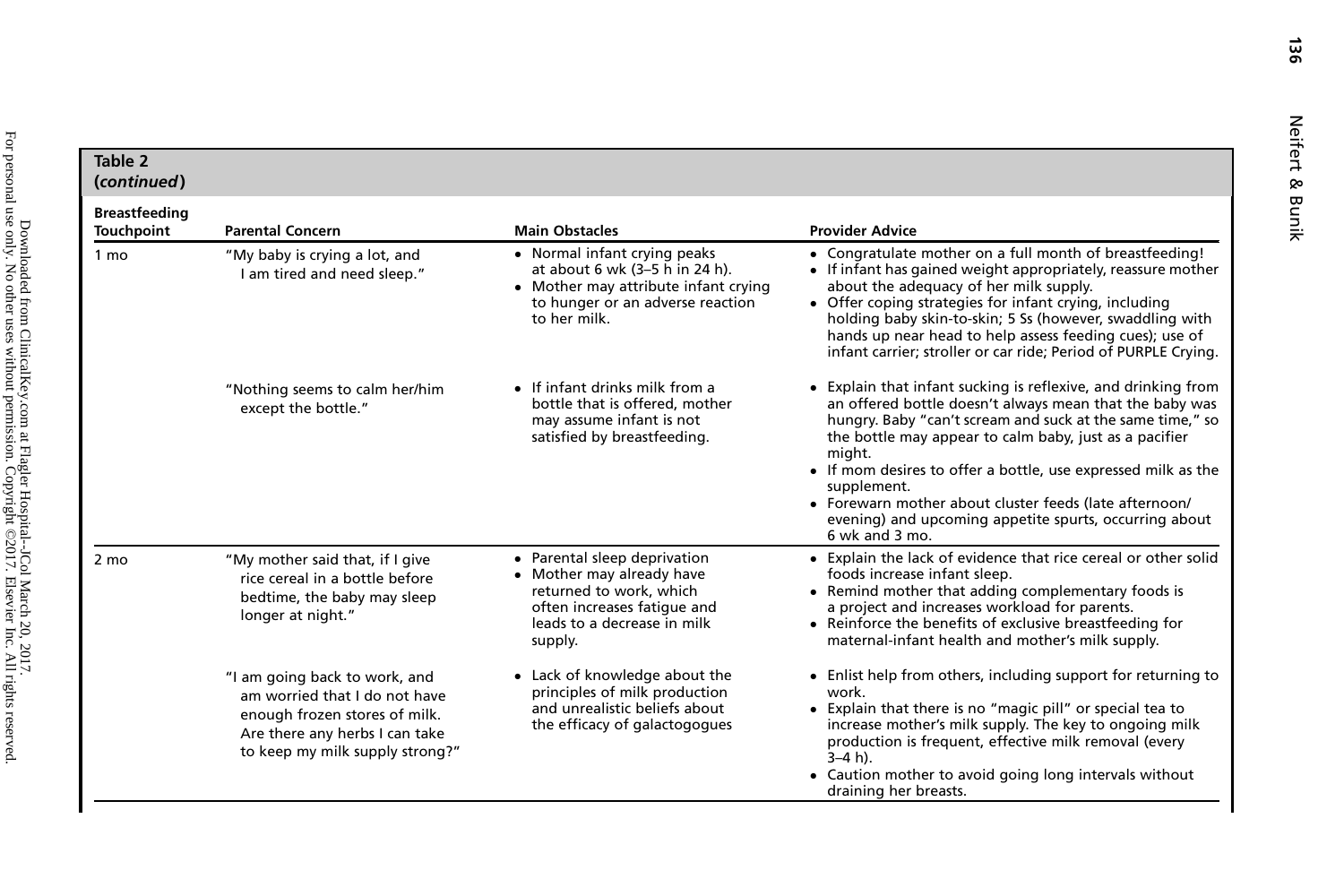| 4 mo            | "My baby seems to only eat<br>for a few minutes, and when<br>I try to put her/him back to the<br>breast, she/he refuses."                                   | • Misinterpretation of infant's<br>efficiency in nursing causes<br>concern about infant milk intake.                  | • Explain that infants become more efficient at<br>breastfeeding, and by 3 mo, they may drain the<br>breast in 4-7 min.<br>• Reinforce continuing to delay the introduction<br>of solid foods.                                                                                                                                                                                                                                                                                                                                                                    |
|-----------------|-------------------------------------------------------------------------------------------------------------------------------------------------------------|-----------------------------------------------------------------------------------------------------------------------|-------------------------------------------------------------------------------------------------------------------------------------------------------------------------------------------------------------------------------------------------------------------------------------------------------------------------------------------------------------------------------------------------------------------------------------------------------------------------------------------------------------------------------------------------------------------|
|                 | "My baby seems more interested<br>in everything around him/her<br>than in nursing at the breast."                                                           | • Normal infant distractibility<br>causes mother to believe her<br>infant is self-weaning.                            | • Explain that distractibility is a normal developmental<br>behavior at this age, and that short, efficient feeds are<br>common.<br>• Nurse in a quiet, darkened room.                                                                                                                                                                                                                                                                                                                                                                                            |
| 6 <sub>mo</sub> | "My baby is drooling and rubbing<br>on her/his gums all the time. I do<br>not think that I can continue to<br>breastfeed because my baby<br>might bite me." | • Common myth that a mother<br>needs to wean when her baby<br>gets teeth to avoid being<br>bitten while breastfeeding | • Congratulate mother on 6 mo of exclusive breastfeeding!<br>• Explain that infants cannot bite and actively breastfeed at<br>the same time. Biting tends to occur if the breast is offered<br>when the infant is not interested or at the end of the<br>feeding.<br>• If the infant bites, say "No biting," touch the infant's lips,<br>set the baby down, and briefly leave the room.                                                                                                                                                                           |
|                 | "My baby has refused to breastfeed<br>for almost a whole day now.<br>Is she/he ready to wean?"                                                              | • Misinterpretation of sudden<br>breastfeeding refusal ("Nursing<br>Strike") to mean that a baby<br>is self-weaning.  | • Explain that some babies may suddenly refuse the breast<br>between 4 and 7 mo of age for no apparent reason.<br>Common causes include an upper respiratory infection,<br>ear infection, teething, regular exposure to bottle-<br>feeding, use of a new soap/perfume, maternal stress, or<br>a decrease in milk supply.<br>• Because many babies will nurse while asleep, try offering<br>the breast when the baby is drowsy or asleep.<br>• Regularly express milk if the baby won't nurse, and feed<br>the pumped milk until the infant resumes breastfeeding. |

Courtesy of M. Bunik, MD, Aurora, CO.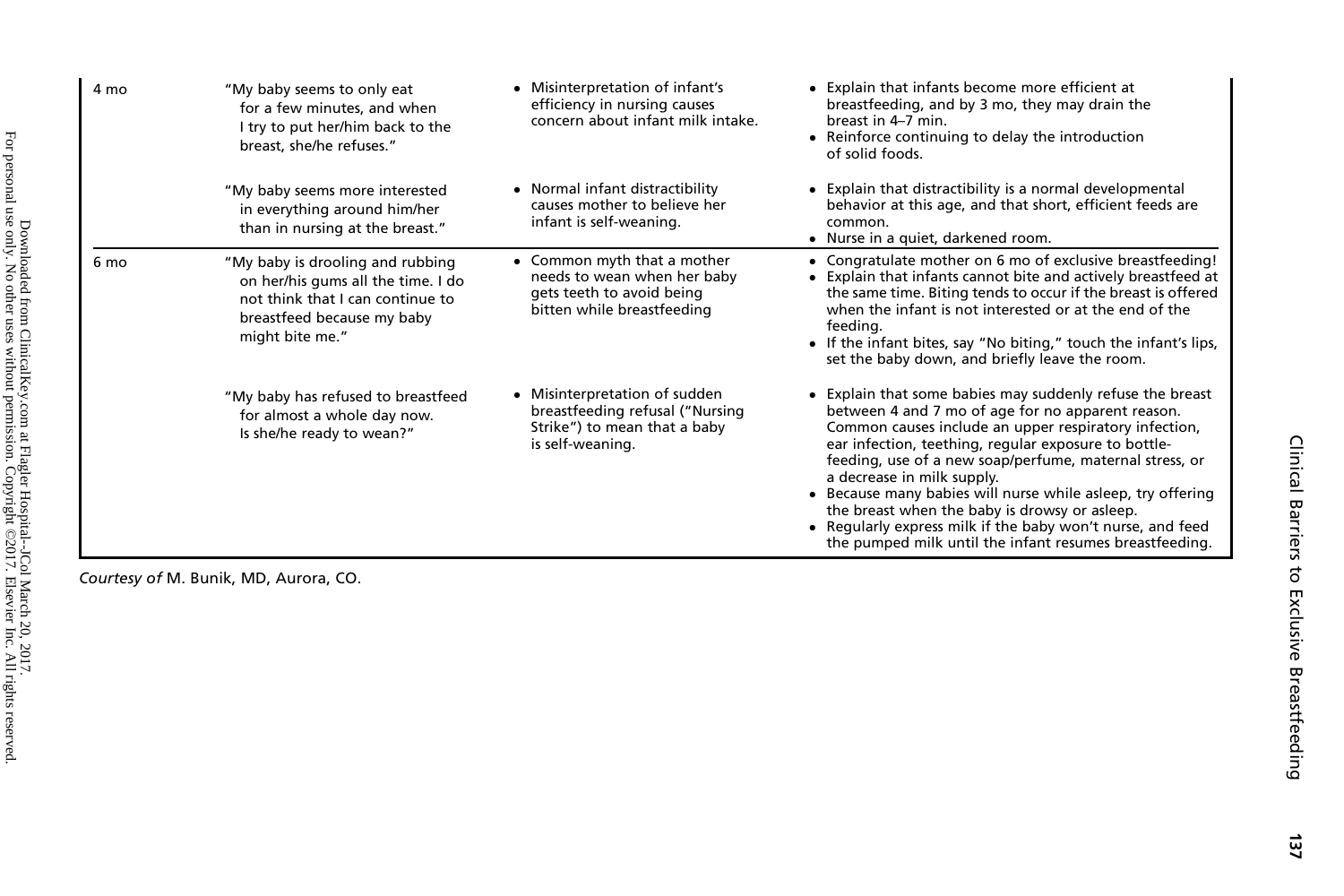## <span id="page-23-0"></span>SUMMARY

Most US infants and mothers are not receiving the maximum, short-term and longterm health benefits associated with exclusive breastfeeding, and substantial racial and economic differences in breastfeeding contribute to infant and maternal health disparities. Women's personal and societal barriers to exclusive breastfeeding include lack of prenatal education, inappropriate maternity practices, being comfortable with formula feeding, perception of insufficient milk, misinterpretation of normal infant crying, early introduction of complementary foods, maternal employment, inadequate support, and lack of access to clinical breastfeeding services. Despite the brevity of the postbirth hospitalization, substantial evidence confirms the role of supportive maternity care practices in increasing breastfeeding duration and exclusivity. Because perceived insufficient milk is a chief reason that breastfeeding mothers begin supplementing with formula or wean early, helping women establish and maintain an abundant milk supply, and feel confident that they have enough milk, is a critical strategy in promoting exclusive and extended breastfeeding. A newborn postdischarge visit at 3 to 5 days of life and a second, early follow-up appointment at 2 weeks are essential to monitor infant weight and provide support and encouragement to the mother during the establishment of breastfeeding. Potential sources of essential support to help mothers increase breastfeeding duration and exclusivity include the federal WIC program, NFP nurses, families, mother-peers, health care professionals, and employers. All practitioners need to increase their own breastfeeding knowledge, problem solving, and counseling, as well as work closely with their hospital-based and community lactation consultants and WIC agencies to best support exclusive breastfeeding for the first 6 months.

## **REFERENCES**

- 1. Eidelman AI, Schanler RJ. Breastfeeding and the use of human milk. Pediatrics 2012;129:e827–41 PM:22371471.
- 2. World Health Organization. Infant and child nutrition: global strategy on infant and young child feeding. Available at: [http://apps.who.int/gb/archive/pdf\\_files/](http://apps.who.int/gb/archive/pdf_files/WHA55/ea5515.pdf) [WHA55/ea5515.pdf.](http://apps.who.int/gb/archive/pdf_files/WHA55/ea5515.pdf) Accessed August 31, 2012.
- 3. World Health Organization. Indicators for assessing infant and young child feeding practices. Available at: [http://www.ifpri.org/sites/default/files/publications/](http://www.ifpri.org/sites/default/files/publications/childfeeding.pdf) [childfeeding.pdf](http://www.ifpri.org/sites/default/files/publications/childfeeding.pdf). Accessed August 31, 2012.
- 4. Ip S, Chung M, Raman G, et al. Breastfeeding and maternal and infant health outcomes in developed countries. Evid Rep Technol Assess (Full Rep) 2007;(153):1–186 PM:17764214.
- 5. White House Task Force on Childhood Obesity. Solving the problem of childhood obesity within a generation. Available at: [http://www.letsmove.gov/white](http://www.letsmove.gov/white-house-task-force-childhood-obesity-report-president)[house-task-force-childhood-obesity-report-president](http://www.letsmove.gov/white-house-task-force-childhood-obesity-report-president). Accessed August 31, 2012.
- 6. Accelerating Progress in Obesity Web site. Available at: [http://www.iom.](http://www.iom.edu/Reports/2012/Acclerating-Progress-in-Obesity-Prevention.aspx) [edu/Reports/2012/Acclerating-Progress-in-Obesity-Prevention.aspx.](http://www.iom.edu/Reports/2012/Acclerating-Progress-in-Obesity-Prevention.aspx) Accessed September 19, 2012.
- 7. Harder T, Bergmann R, Kallischnigg G, et al. Duration of breastfeeding and risk of overweight: a meta-analysis. Am J Epidemiol 2005;162:397–403 PM:16076830.
- 8. Fewtrell M, Wilson DC, Booth I, et al. Six months of exclusive breast feeding: how good is the evidence? BMJ 2011;342:c5955 PM:21233152.
- 9. Kramer MS, Kakuma R. Optimal duration of exclusive breastfeeding. Cochrane Database Syst Rev 2012;(8):CD003517. PM:22895934.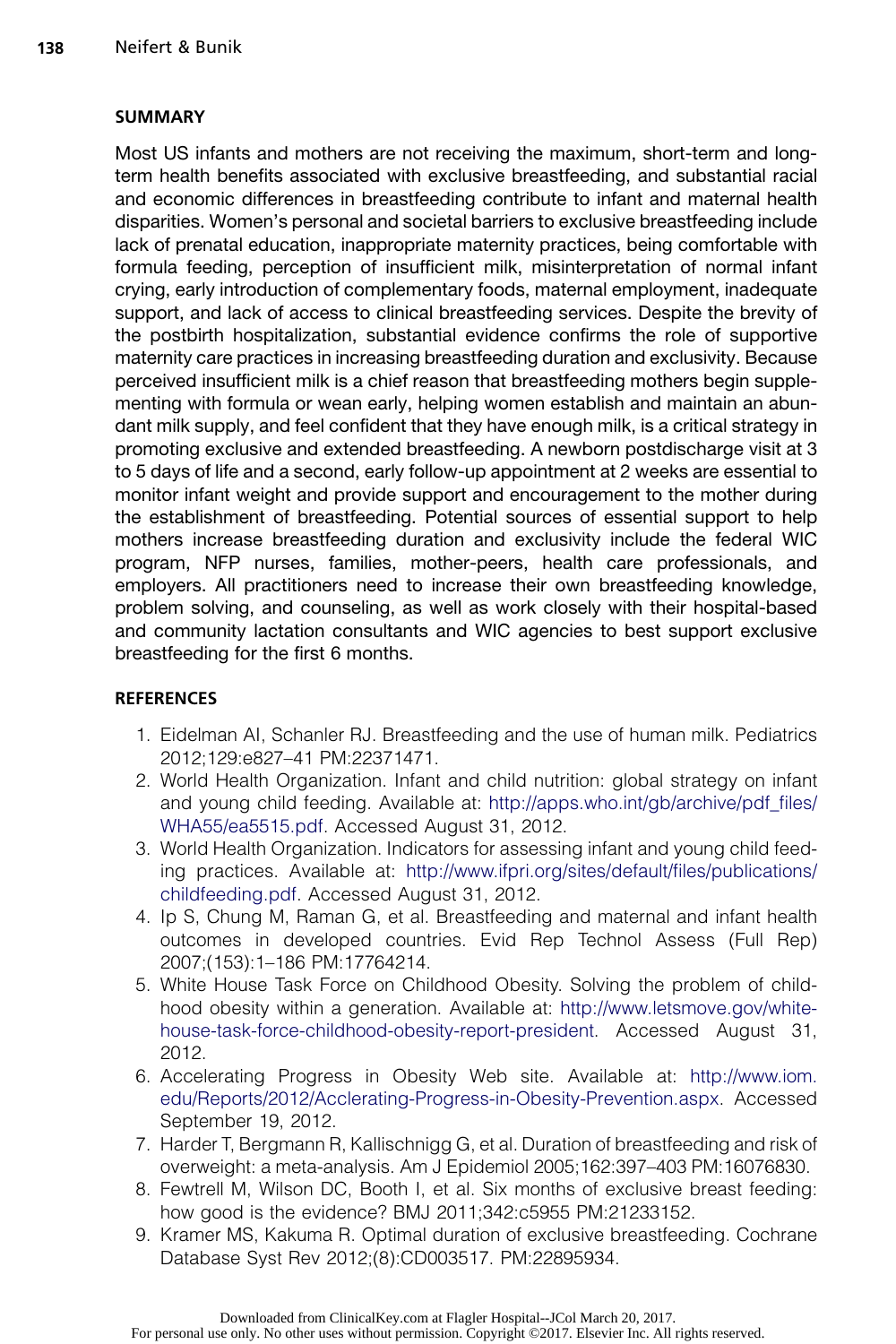- <span id="page-24-0"></span>10. Bolton TA, Chow T, Benton PA, et al. Characteristics associated with longer breastfeeding duration: an analysis of a peer counseling support program. J Hum Lact 2009;25:18–27 PM:18971503.
- 11. DiGirolamo AM, Grummer-Strawn LM, Fein SB. Effect of maternity-care practices on breastfeeding. Pediatrics 2008;122(Suppl 2):S43–9 PM:18829830.
- 12. Murray EK, Ricketts S, Dellaport J. Hospital practices that increase breastfeeding duration: results from a population-based study. Birth 2007;34:202–11 PM: 17718870.
- 13. Hornell A, Hofvander Y, Kylberg E. Solids and formula: association with pattern and duration of breastfeeding. Pediatrics 2001;107:E38 PM:11230619.
- 14. Feinstein JM, Berkelhamer JE, Gruszka ME, et al. Factors related to early termination of breast-feeding in an urban population. Pediatrics 1986;78:210–5.
- 15. Centers for Disease Control and Prevention. Breastfeeding report card— United States. 2012. Available at: [http://www.cdc.gov/breastfeeding/pdf/](http://www.cdc.gov/breastfeeding/pdf/2012BreastfeedingReportCard.pdf) [2012BreastfeedingReportCard.pdf](http://www.cdc.gov/breastfeeding/pdf/2012BreastfeedingReportCard.pdf). Accessed August 31, 2012.
- 16. Bain K. The incidence of breast feeding in hospitals in the United States. Pediatrics 1948;2:313–20 PM:18880101.
- 17. Breastfeeding trends and updated national health objectives for exclusive breastfeeding—United States, birth years 2000-2004. Morb Mortal Wkly Rep 2007;56:760–3 PM:17673896.
- 18. Fein SB, Labiner-Wolfe J, Shealy KR, et al. Infant feeding practices study II: study methods. Pediatrics 2008;122(Suppl 2):S28–35 PM:18829828.
- 19. Perrine CG, Scanlon KS, Li R, et al. Baby-Friendly hospital practices and meeting exclusive breastfeeding intention. Pediatrics 2012;130:54–60 PM: 22665406.
- 20. Surgeon General's report: US Department of Health and Human Services. The Surgeon General's call to action to support breastfeeding. Washington, DC: US Department of Health and Human Services, Office of the Surgeon General; 2011.
- 21. Dyson L, McCormick F, Renfrew MJ. Interventions for promoting the initiation of breastfeeding. Cochrane Database Syst Rev 2005:CD001688. PM:15846621.
- 22. US Department of Health and Human Services. Women's preventive services: Required health plan coverage guidelines. Available at: [http://www.hrsa.gov/](http://www.hrsa.gov/womensguidelines/) [womensguidelines/.](http://www.hrsa.gov/womensguidelines/) Accessed August 31, 2012.
- 23. Dusdieker LB, Dungy CI, Losch ME. Prenatal office practices regarding infant feeding choices. Clin Pediatr (Phila) 2006;45:841–5 PM:17041172.
- 24. Wright CM, Waterston AJ. Relationships between paediatricians and infant formula milk companies. Arch Dis Child 2006;91:383–5 PM:16632663.
- 25. Enfamil. Certificate for Free Breastfeeding Kit. Available at: [http://www.](http://www.enfamil.com/app/iwp/enfamil/certificate.do%3Fdm=enf%26id=/Consumer_Home3/Offers/BreastfeedingKit%26iwpst=B2C%26ls=0%26csred=1%26r=3523980718) [enfamil.com/app/iwp/enfamil/certificate.do?dm](http://www.enfamil.com/app/iwp/enfamil/certificate.do%3Fdm=enf%26id=/Consumer_Home3/Offers/BreastfeedingKit%26iwpst=B2C%26ls=0%26csred=1%26r=3523980718)=enf&id=/Consumer\_Home3/ [Offers/BreastfeedingKit&iwpst](http://www.enfamil.com/app/iwp/enfamil/certificate.do%3Fdm=enf%26id=/Consumer_Home3/Offers/BreastfeedingKit%26iwpst=B2C%26ls=0%26csred=1%26r=3523980718)=B2C&ls=0&csred=1&r=3523980718. Accessed September 2, 2012.
- 26. Abbott Laboratories. Similac Homepage. Available at: <https://similac.com/>. Accessed September 2, 2012.
- 27. Damota K, Banuelos J, Goldbronn J, et al. Maternal request for in-hospital supplementation of healthy breastfed infants among low-income women. J Hum Lact 2012;28:476–82.
- 28. The Joint Commission. Speak up initiatives. Available at: [http://www.](http://www.jointcommission.org/speakup.aspx) [jointcommission.org/speakup.aspx.](http://www.jointcommission.org/speakup.aspx) Accessed August 31, 2012.
- 29. The Joint Commission. Speak Up: What you need to know about breastfeeding. Available at: [http://www.jointcommission.org/speakup\\_breastfeeding/](http://www.jointcommission.org/speakup_breastfeeding/). Accessed August 31, 2012.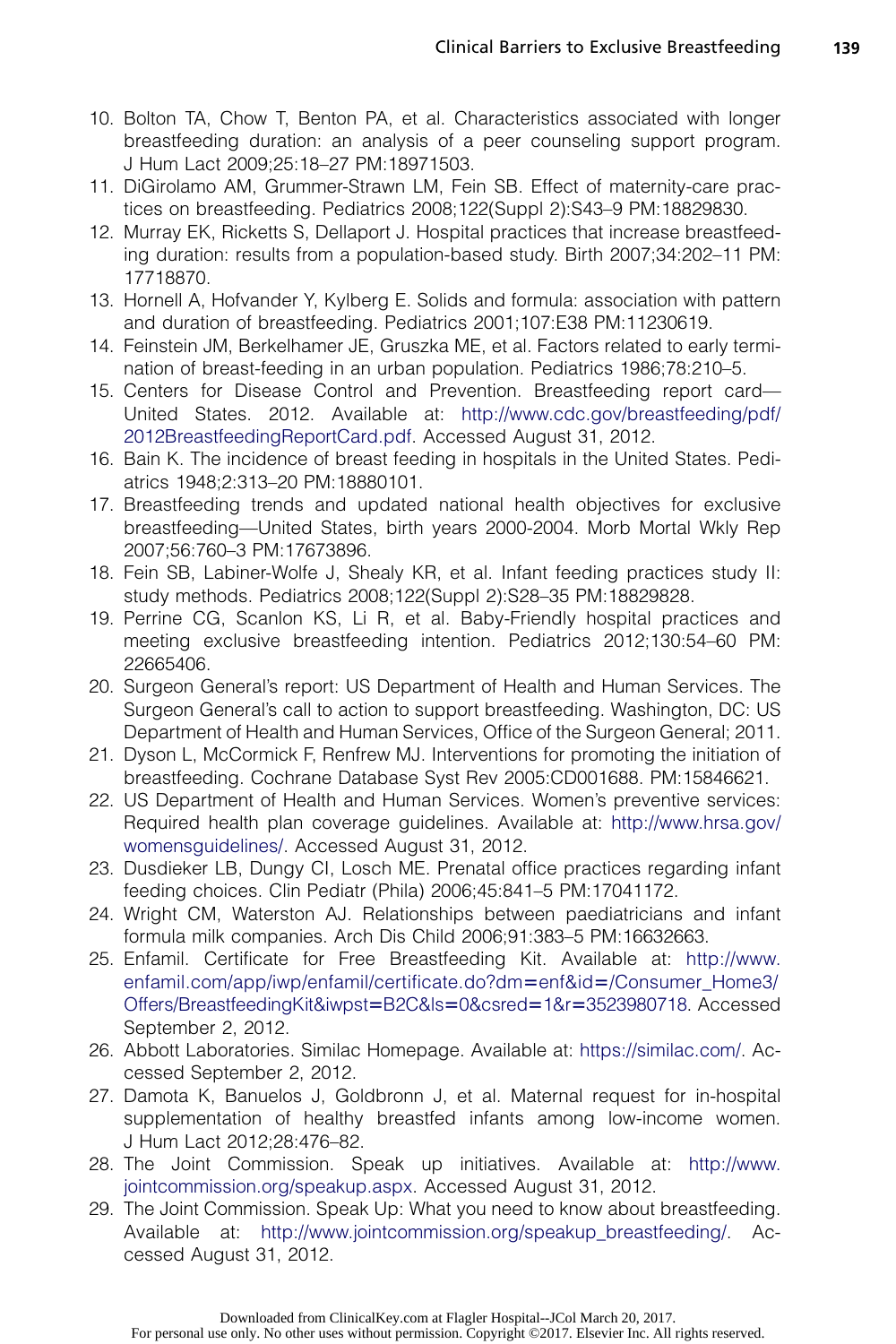- <span id="page-25-0"></span>30. World Health Organization. Evidence for the ten steps to successful breastfeeding. Available at: [http://whqlibdoc.who.int/publications/2004/9241591544\\_eng.](http://whqlibdoc.who.int/publications/2004/9241591544_eng.pdf) [pdf.](http://whqlibdoc.who.int/publications/2004/9241591544_eng.pdf) Accessed August 31, 2012. 2012.
- 31. Braun ML, Giugliani ER, Soares ME, et al. Evaluation of the impact of the babyfriendly hospital initiative on rates of breastfeeding. Am J Public Health 2003;93: 1277–9 PM:12893612.
- 32. Kramer MS, Chalmers B, Hodnett ED, et al. Promotion of Breastfeeding Intervention Trial (PROBIT): a randomized trial in the Republic of Belarus. JAMA 2001; 285:413–20 PM:11242425.
- 33. Merewood A, Mehta SD, Chamberlain LB, et al. Breastfeeding rates in US Baby-Friendly hospitals: results of a national survey. Pediatrics 2005;116:628–34 PM: 16140702.
- 34. Baby Friendly USA. Available at: [http://www.babyfriendlyusa.org/eng/index.](http://www.babyfriendlyusa.org/eng/index.html) [html](http://www.babyfriendlyusa.org/eng/index.html). Accessed August 31, 2012.
- 35. Vital signs: hospital practices to support breastfeeding—United States, 2007 and 2009. Morb Mortal Wkly Rep 2011;60:1020–5 PM:21814166.
- 36. Declercq E, Labbok MH, Sakala C, et al. Hospital practices and women's likelihood of fulfilling their intention to exclusively breastfeed. Am J Public Health 2009;99:929–35 PM:19299680.
- 37. Dabritz HA, Hinton BG, Babb J. Maternal hospital experiences associated with breastfeeding at 6 months in a northern California county. J Hum Lact 2010;26: 274–85 PM:20484659.
- 38. The Joint Commission. Perinatal care. Available at: [http://www.jointcommission.](http://www.jointcommission.org/perinatal_care/) [org/perinatal\\_care/.](http://www.jointcommission.org/perinatal_care/) Accessed August 31, 2012.
- 39. Philipp BL. ABM clinical protocol #7: model breastfeeding policy (revision 2010). Breastfeed Med 2010;5:173–7 PM:20590476.
- 40. Tender JA, Janakiram J, Arce E, et al. Reasons for in-hospital formula supplementation of breastfed infants from low-income families. J Hum Lact 2009;25: 11–7 PM:18971505.
- 41. Gagnon AJ, Leduc G, Waghorn K, et al. In-hospital formula supplementation of healthy breastfeeding newborns. J Hum Lact 2005;21:397–405 PM:16280555.
- 42. Akuse RM, Obinya EA. Why healthcare workers give prelacteal feeds. Eur J Clin Nutr 2002;56:729–34 PM:12122548.
- 43. Reiff MI, Essock-Vitale SM. Hospital influences on early infant-feeding practices. Pediatrics 1985;76:872–9 PM:4069855.
- 44. United States Breastfeeding Committee. Implementing The Joint Commission perinatal care core measure on exclusive breast milk feeding. Available at: [http://www.usbreastfeeding.org/Portals/0/Coalitions/2010-NCSBC/](http://www.usbreastfeeding.org/Portals/0/Coalitions/2010-NCSBC/BTT-Handouts/BTT-29-Handout.pdf) [BTT-Handouts/BTT-29-Handout.pdf](http://www.usbreastfeeding.org/Portals/0/Coalitions/2010-NCSBC/BTT-Handouts/BTT-29-Handout.pdf). Accessed August 31, 2012.
- 45. The Joint Commission. Specifications Manual for Joint Commission National Quality Measures (v2010B2): Perinatal Care. Available at: [http://manual.jointcommission.](http://manual.jointcommission.org/releases/TJC2010B/MIF0170.html) [org/releases/TJC2010B/MIF0170.html](http://manual.jointcommission.org/releases/TJC2010B/MIF0170.html). Accessed September 2, 2012.
- 46. Bramson L, Lee JW, Moore E, et al. Effect of early skin-to-skin mother–infant contact during the first 3 hours following birth on exclusive breastfeeding during the maternity hospital stay. J Hum Lact 2010;26:130–7 PM:20110561.
- 47. Moore ER, Anderson GC, Bergman N, et al. Early skin-to-skin contact for mothers and their healthy newborn infants. Cochrane Database Syst Rev 2012;(5):CD003519. PM:22592691.
- 48. Morrison B, Ludington-Hoe S, Anderson GC. Interruptions to breastfeeding dyads on postpartum day 1 in a university hospital. J Obstet Gynecol Neonatal Nurs 2006;35:709–16 PM:17105635.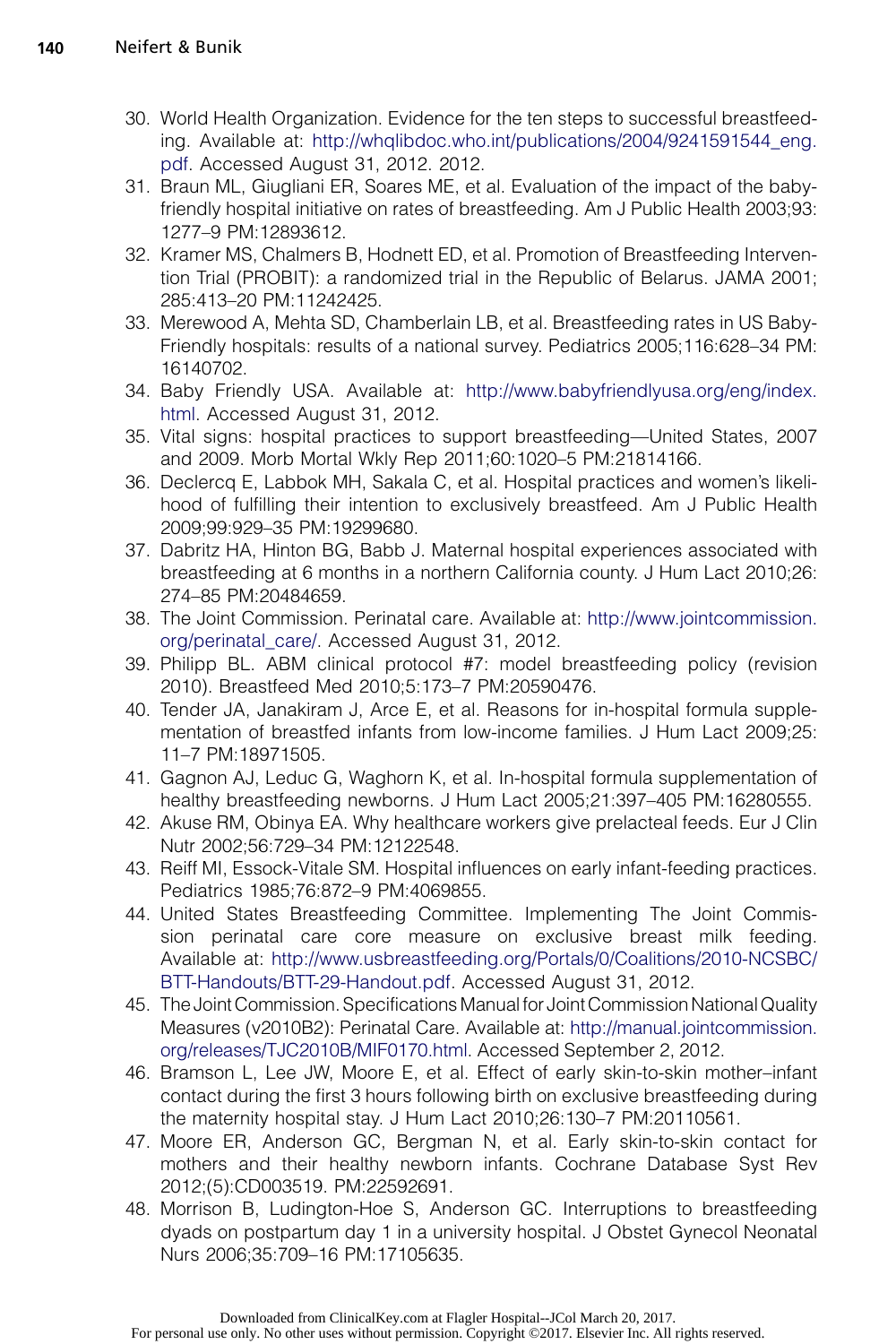- <span id="page-26-0"></span>49. Scott JA, Binns CW, Oddy WH, et al. Predictors of breastfeeding duration: evidence from a cohort study. Pediatrics 2006;117:e646–55 PM:16585281.
- 50. Rosenberg KD, Eastham CA, Kasehagen LJ, et al. Marketing infant formula through hospitals: the impact of commercial hospital discharge packs on breastfeeding. Am J Public Health 2008;98:290–5 PM:18172152.
- 51. Snell BJ, Krantz M, Keeton R, et al. The association of formula samples given at hospital discharge with the early duration of breastfeeding. J Hum Lact 1992;8: 67–72 PM:1605843.
- 52. Merewood A, Grossman X, Cook J, et al. US hospitals violate WHO policy on the distribution of formula sample packs: results of a national survey. J Hum Lact 2010;26:363–7 PM:20871089.
- 53. Sadacharan R, Grossman X, Sanchez E, et al. Trends in US hospital distribution of industry-sponsored infant formula sample packs. Pediatrics 2011;128:702–5 PM:21949146.
- 54. Centers for Disease Control and Prevention. CDC National survey of maternity care practices in infant nutrition and care (mPINC). Available at: [http://www.cdc.gov/breastfeeding/pdf/mpinc\\_overview.pdf.](http://www.cdc.gov/breastfeeding/pdf/mpinc_overview.pdf) Accessed August 31, 2012.
- 55. Dewey KG. Maternal and fetal stress are associated with impaired lactogenesis in humans. J Nutr 2001;131:3012S–5S PM:11694638.
- 56. Neifert MR. Prevention of breastfeeding tragedies. Pediatr Clin North Am 2001; 48:273–97 PM:11339153.
- 57. Hamilton BA, Martin JA, Ventura SJ. Births: preliminary data for 2010. Natl Vital Stat Rep. 2011;60:1–26. Available at: [http://www.cdc.gov/nchs/data/nvsr/](http://www.cdc.gov/nchs/data/nvsr/nvsr60/nvsr60_02.pdf) [nvsr60/nvsr60\\_02.pdf](http://www.cdc.gov/nchs/data/nvsr/nvsr60/nvsr60_02.pdf). Accessed August 31, 2012.
- 58. Engle WA, Tomashek KM, Wallman C. "Late-preterm" infants: a population at risk. Pediatrics 2007;120:1390–401 PM:18055691.
- 59. Meier PP, Furman LM, Degenhardt M. Increased lactation risk for late preterm infants and mothers: evidence and management strategies to protect breastfeeding. J Midwifery Womens Health 2007;52:579–87 PM:17983995.
- 60. ABM clinical protocol #10: breastfeeding the late preterm infant (34(0/7) to 36(6/7) weeks gestation). Breastfeed Med 2011;6:151–6 PM:21631254.
- 61. Gatti L. Maternal perceptions of insufficient milk supply in breastfeeding. J Nurs Scholarsh 2008;40:355–63 PM:19094151.
- 62. Li R, Fein SB, Chen J, et al. Why mothers stop breastfeeding: mothers' self-reported reasons for stopping during the first year. Pediatrics 2008; 122(Suppl 2):S69–76 PM:18829834.
- 63. Hill PD, Aldag JC, Chatterton RT, et al. Comparison of milk output between mothers of preterm and term infants: the first 6 weeks after birth. J Hum Lact 2005;21:22–30 PM:15681632.
- 64. Neville MC. Anatomy and physiology of lactation. Pediatr Clin North Am 2001; 48:13–34 PM:11236721.
- 65. Czank C, Henderson JJ, Kent JC, et al. Hormonal control of the lactation cycle. In: Hale TW, Hartmann PE, editors. Textbook of human lactation. 1st edition. Amarillo (TX): Hale Publishing, LP; 2007. p. 89–111.
- 66. Prime DK, Geddes DT, Hartmann PE. Oxytocin: milk ejection and maternalinfant well-being. In: Hale TW, Hartmann PE, editors. Textbook of human lactation. 1st edition. Amarillo (TX): Hale Publishing, LP; 2007. p. 141–55.
- 67. Daly SE, Hartmann PE. Infant demand and milk supply. Part 2: the short-term control of milk synthesis in lactating women. J Hum Lact 1995;11:27–37 PM: 7718103.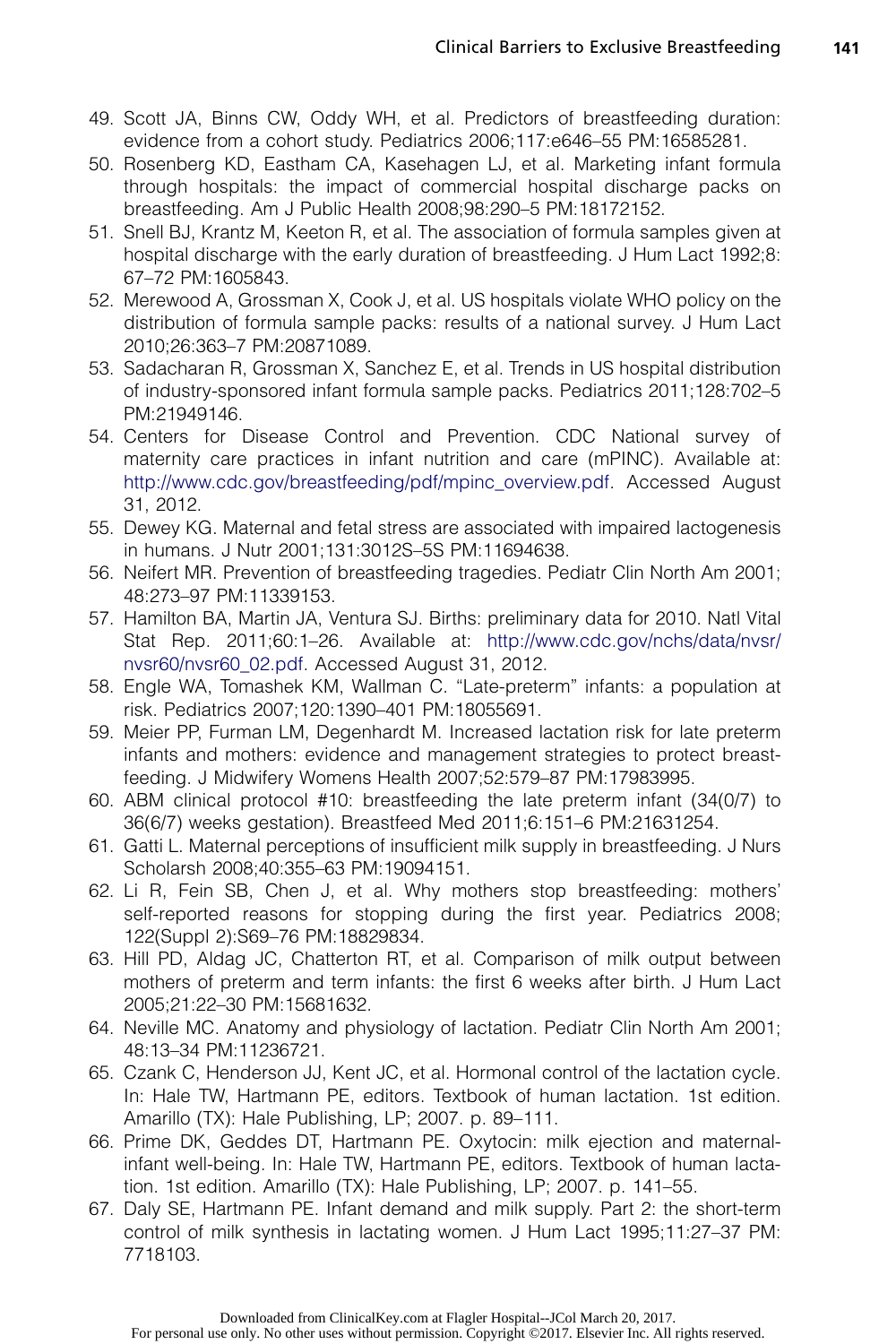- <span id="page-27-0"></span>68. Daly SE, Hartmann PE. Infant demand and milk supply. Part 1: infant demand and milk production in lactating women. J Hum Lact 1995;11:21–6 PM:7718102.
- 69. Neville MC, Allen JC, Archer PC, et al. Studies in human lactation: milk volume and nutrient composition during weaning and lactogenesis. Am J Clin Nutr 1991;54:81–92 PM:2058592.
- 70. Chapman DJ, Perez-Escamilla R. Identification of risk factors for delayed onset of lactation. J Am Diet Assoc 1999;99:450–4 PM:10207398.
- 71. Nommsen-Rivers LA, Chantry CJ, Peerson JM, et al. Delayed onset of lactogenesis among first-time mothers is related to maternal obesity and factors associated with ineffective breastfeeding. Am J Clin Nutr 2010;92:574–84 PM: 20573792.
- 72. Dewey KG, Nommsen-Rivers LA, Heinig MJ, et al. Risk factors for suboptimal infant breastfeeding behavior, delayed onset of lactation, and excess neonatal weight loss. Pediatrics 2003;112:607–19 PM:12949292.
- 73. Hartmann PE, Cregan M. Lactogenesis and the effects of insulin-dependent diabetes mellitus and prematurity. J Nutr 2001;131:3016S–20S.
- 74. Chapman DJ, Perez-Escamilla R. Does delayed perception of the onset of lactation shorten breastfeeding duration? J Hum Lact 1999;15:107–11 PM: 10578785.
- 75. Shealy KR, Scanlon KS, Labiner-Wolfe J, et al. Characteristics of breastfeeding practices among US mothers. Pediatrics 2008;122(Suppl 2):S50–5 PM: 18829831.
- 76. Nommsen-Rivers LA, Chantry CJ, Cohen RJ, et al. Comfort with the idea of formula feeding helps explain ethnic disparity in breastfeeding intentions among expectant first-time mothers. Breastfeed Med 2010;5:25–33 PM: 20043707.
- 77. Taveras EM, Li R, Grummer-Strawn L, et al. Mothers' and clinicians' perspectives on breastfeeding counseling during routine preventive visits. Pediatrics 2004;113:405–11 PMID:15121981.
- 78. Bunik M, Shobe P, O'Connor ME, et al. Are 2 weeks of daily breastfeeding support insufficient to overcome the influences of formula? Acad Pediatr 2010;10:21–8 PM:20129478.
- 79. Ahluwalia IB, Morrow B, Hsia J. Why do women stop breastfeeding? Findings from the Pregnancy Risk Assessment and Monitoring System. Pediatrics 2005;116:1408–12 PM:16322165.
- 80. Wilhelm S, Rodehorst-Weber TK, Flanders Stepans MB, et al. The relationship between breastfeeding test weights and postpartum breastfeeding rates. J Hum Lact 2010;26:168–74 PM:20015841.
- 81. Holmes AV, Auinger P, Howard CR. Combination feeding of breast milk and formula: evidence for shorter breast-feeding duration from the National Health and Nutrition Examination Survey. J Pediatr 2011;159:186–91 PM:21429512.
- 82. Bunik M, Clark L, Zimmer LM, et al. Early infant feeding decisions in low-income Latinas. Breastfeed Med 2006;1:225–35 PMID: 17661603.
- 83. Bartick M, Reyes C. Las dos cosas: an analysis of attitudes of Latina women on non-exclusive breastfeeding. Breastfeed Med 2012;7:19–24 PM:22007765.
- 84. Heinig MJ, Follett JR, Ishii KD, et al. Barriers to compliance with infant-feeding recommendations among low-income women. J Hum Lact 2006;22:27–38 PM: 16467285.
- 85. Lauzon-Guillain B, Wijndaele K, Clark M, et al. Breastfeeding and infant temperament at age three months. PLoS One 2012;7:e29326 PM:22253712.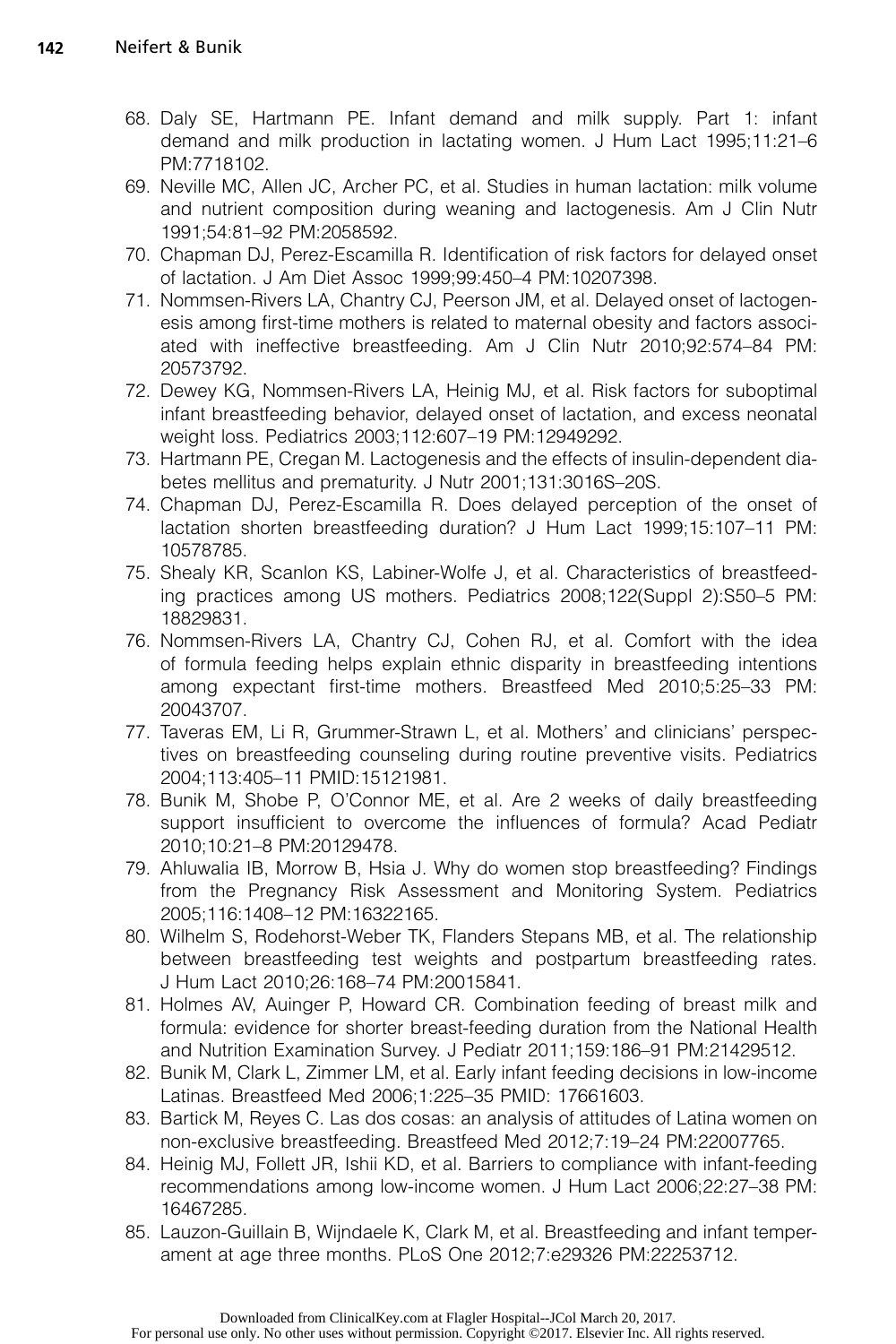- <span id="page-28-0"></span>86. Heinig MJ, Banuelos J, Goldbronn J, et al. Fit WIC baby behavior study: Helping you understand your baby. Available at: [http://www.nal.usda.gov/wicworks/](http://www.nal.usda.gov/wicworks/Sharing_Center/spg/CA_report2006.pdf) Sharing Center/spg/CA\_report2006.pdf. Accessed August 31, 2012.
- 87. Olson BH, Horodynski MA, Brophy-Herb H, et al. Health professionals' perspectives on the infant feeding practices of low income mothers. Matern Child Health J 2010;14:75–85 PM:18982434.
- 88. Grummer-Strawn LM, Scanlon KS, Fein SB. Infant feeding and feeding transitions during the first year of life. Pediatrics 2008;122(Suppl 2):S36–42 PM: 18829829.
- 89. Bureau of Labor Statistics, US Department of Labor. Employment characteristics of families–2011. Available at: [http://www.bls.gov/news.release/pdf/famee.](http://www.bls.gov/news.release/pdf/famee.pdf) [pdf](http://www.bls.gov/news.release/pdf/famee.pdf). Accessed August 31, 2012.
- 90. Ogbuanu C, Glover S, Probst J, et al. The effect of maternity leave length and time of return to work on breastfeeding. Pediatrics 2011;127:e1414–27 PM:21624878.
- 91. Guendelman S, Kosa JL, Pearl M, et al. Juggling work and breastfeeding: effects of maternity leave and occupational characteristics. Pediatrics 2009; 123:e38–46 PM:19117845.
- 92. Erkkola M, Salmenhaara M, Kronberg-Kippila C, et al. Determinants of breastfeeding in a Finnish birth cohort. Public Health Nutr 2010;13:504–13 PM: 19825208.
- 93. Kristiansen AL, Lande B, Overby NC, et al. Factors associated with exclusive breast-feeding and breast-feeding in Norway. Public Health Nutr 2010;13: 2087–96 PM:20707948.
- 94. Fein SB, Mandal B, Roe BE. Success of strategies for combining employment and breastfeeding. Pediatrics 2008;122(Suppl 2):S56–62 PM:18829832.
- 95. Mandal B, Roe BE, Fein SB. The differential effects of full-time and part-time work status on breastfeeding. Health Policy 2010;97:79–86 PM:20400199.
- 96. Neifert M. Great expectations: essential guide to breastfeeding. New York: Sterling Publishing; 2009.
- 97. Mohrbacher N. The magic number and long-term milk production. Clinical Lactation 2011;2:15–8.
- 98. Batan M, Li R, Scanlon K. Association of child care providers breastfeeding support with breastfeeding duration at 6 months. Matern Child Health J 2012 [Epub ahead of print]. PM:22706997.
- 99. womenshealth.gov. Breastfeeding. Available at: [http://www.womenshealth.](http://www.womenshealth.gov/breastfeeding/government-in-action/business-case-for-breastfeeding/) [gov/breastfeeding/government-in-action/business-case-for-breastfeeding/](http://www.womenshealth.gov/breastfeeding/government-in-action/business-case-for-breastfeeding/). Accessed August 31, 2012.
- 100. The Patient Protection and Affordable Care Act. Available at: [http://www.](http://www.gpo.gov/fdsys/pkg/PLAW-111publ148/pdf/PLAW-111publ148.pdf) [gpo.gov/fdsys/pkg/PLAW-111publ148/pdf/PLAW-111publ148.pdf.](http://www.gpo.gov/fdsys/pkg/PLAW-111publ148/pdf/PLAW-111publ148.pdf) Accessed August 31, 2012.
- 101. Lawrence RA, Lawrence RM. Breastfeeding, a guide for the medical professional. 7th edition. Maryland Height (MO): Elsevier Mosby; 2011.
- 102. Renfrew MJ, McCormick FM, Wade A, et al. Support for healthy breastfeeding mothers with healthy term babies. Cochrane Database Syst Rev 2012;(5):CD001141. PM:22592675.
- 103. USDA Food and Nutrition Service. WIC at a glance. Available at: [http://www.fns.](http://www.fns.usda.gov/wic/aboutwic/wicataglance.htm) [usda.gov/wic/aboutwic/wicataglance.htm.](http://www.fns.usda.gov/wic/aboutwic/wicataglance.htm) Accessed August 31, 2012.
- 104. Chapman DJ, Morel K, Anderson AK, et al. Breastfeeding peer counseling: from efficacy through scale-up. J Hum Lact 2010;26:314–26 PM:20715336.
- 105. Suitor CW. Planning a WIC research agenda: workshop summary. Washington, DC: National Academy Press; 2011.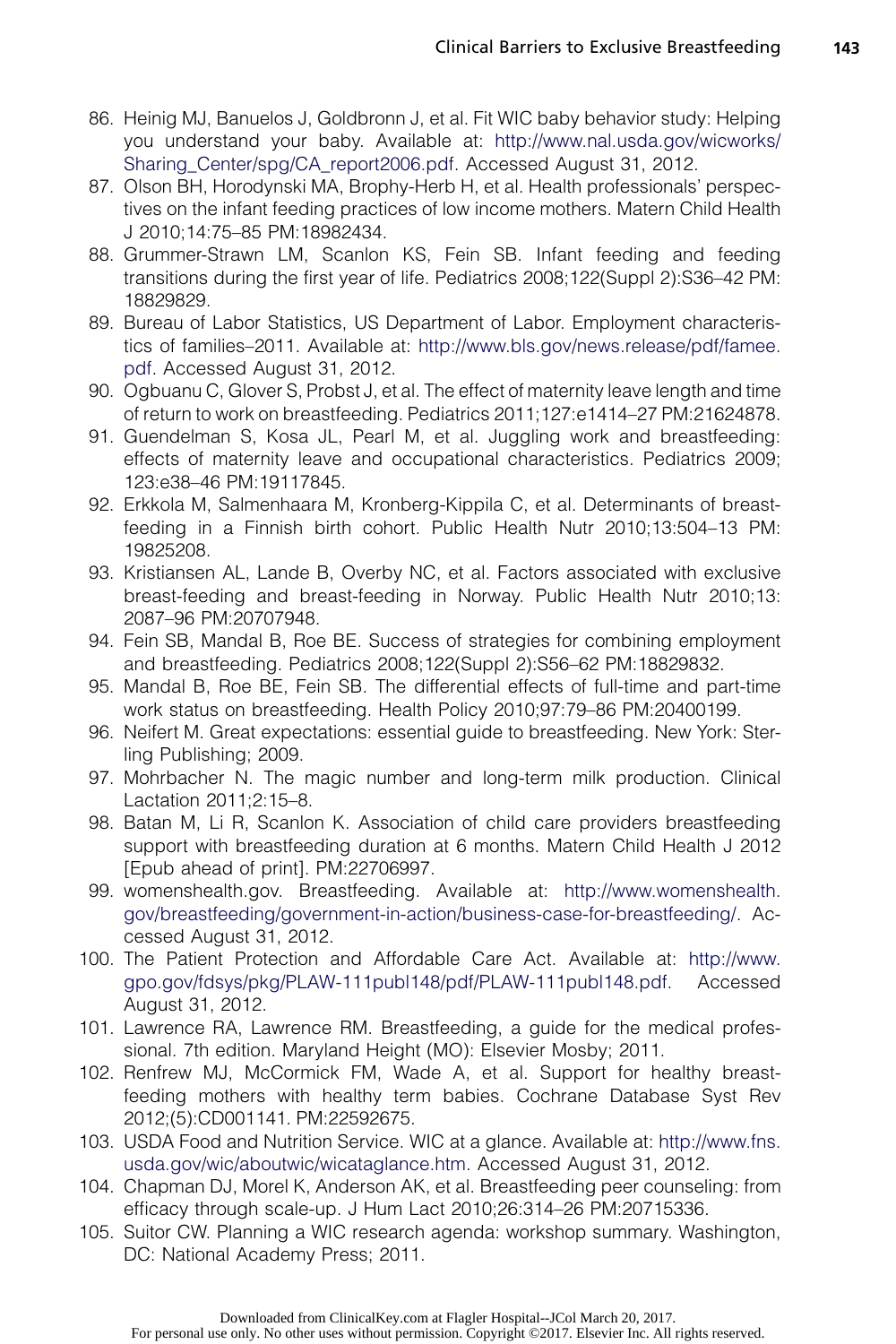- <span id="page-29-0"></span>106. Centers for Disease Control and Prevention. Provisional breastfeeding rates by socio-demographic factors, among children born in 2007. Available at: [http://www.cdc.gov/breastfeeding/data/NIS\\_data/2007/socio-demographic\\_](http://www.cdc.gov/breastfeeding/data/NIS_data/2007/socio-demographic_any.htm) [any.htm](http://www.cdc.gov/breastfeeding/data/NIS_data/2007/socio-demographic_any.htm). Accessed August 31, 2012.
- 107. Holmes AV, Chin NP, Kaczorowski J, et al. A barrier to exclusive breastfeeding for WIC enrollees: limited use of exclusive breastfeeding food package for mothers. Breastfeed Med 2009;4:25–30 PM:19196037.
- 108. Yun S, Liu Q, Mertzlufft K, et al. Evaluation of the Missouri WIC (Special Supplemental Nutrition Program for Women, Infants, and Children) breastfeeding peer counselling programme. Public Health Nutr 2010;13:229–37 PM: 19607746.
- 109. Rempel LA, Rempel JK. The breastfeeding team: the role of involved fathers in the breastfeeding family. J Hum Lact 2011;27:115–21 PM:21173422.
- 110. Tohotoa J, Maycock B, Hauck Y, et al. Supporting mothers to breastfeed: the development and process evaluation of a father inclusive perinatal education support program in Perth, Western Australia. Health Promot Int 2011;26: 351–61 PM:21156662.
- 111. Pisacane A, Continisio GI, Aldinucci M, et al. A controlled trial of the father's role in breastfeeding promotion. Pediatrics 2005;116:e494–8 PM:16199676.
- 112. Chezem JC. Breastfeeding attitudes among couples planning exclusive breastfeeding or mixed feeding. Breastfeed Med 2012;7:155–62 PM:22224507.
- 113. La Leche League International. Available at: [http://www.llli.org/ab.html?m](http://www.llli.org/ab.html?m=1)=1. Accessed August 31, 2012.
- 114. Parkes A. A breastfeeding cafe: could it work for you? Available at: [www.llli.org/](http://www.llli.org/llleaderweb/lv/lvoctnov05p112.html) [llleaderweb/lv/lvoctnov05p112.html.](http://www.llli.org/llleaderweb/lv/lvoctnov05p112.html) Accessed August 17, 2012.
- 115. Green K. 10 must-dos for successful breastfeeding support groups. Breastfeed Med 2012;7:346–7 PM:22857643.
- 116. Black Mothers' Breastfeeding Association. Available at: [http://www.black](http://www.blackmothersbreastfeeding.org/HOME.html) [mothersbreastfeeding.org/HOME.html.](http://www.blackmothersbreastfeeding.org/HOME.html) Accessed August 31, 2012.
- 117. US Department of Health and Human Services, Office on Women's Health. Your guide to breastfeeding for African American women. Available at: [http://www.womenshealth.gov/publications/our-publications/breastfeeding-guide/](http://www.womenshealth.gov/publications/our-publications/breastfeeding-guide/breastfeedingguide-africanamerican-english.pdf) [breastfeedingguide-africanamerican-english.pdf.](http://www.womenshealth.gov/publications/our-publications/breastfeeding-guide/breastfeedingguide-africanamerican-english.pdf) Accessed August 31, 2012.
- 118. Mattox KK. African American mothers: bringing the case for breastfeeding home. Breastfeed Med 2012;7:343–5 PM:22924942.
- 119. McQueen KA, Dennis CL, Stremler R, et al. A pilot randomized controlled trial of a breastfeeding self-efficacy intervention with primiparous mothers. J Obstet Gynecol Neonatal Nurs 2011;40:35–46 PM:21244493.
- 120. Olds DL, Robinson J, Pettitt L, et al. Effects of home visits by paraprofessionals and by nurses: age 4 follow-up results of a randomized trial. Pediatrics 2004; 114:1560–8 PM:15574615.
- 121. Nurse-Family Partnership. Available at: [http://www.nursefamilypartnership.org/.](http://www.nursefamilypartnership.org/) Accessed August 31, 2012.
- 122. Bunik M, Krebs NF, Beaty B, et al. Breastfeeding and WIC enrollment in the Nurse Family Partnership Program. Breastfeed Med 2009;4:145–9 PM: 19243262.
- 123. Taveras EM, Capra AM, Braveman PA, et al. Clinician support and psychosocial risk factors associated with breastfeeding discontinuation. Pediatrics 2003;112: 108–15 PM:12837875.
- 124. Feldman-Winter L, Barone L, Milcarek B, et al. Residency curriculum improves breastfeeding care. Pediatrics 2010;126:289–97 PM:20603262.